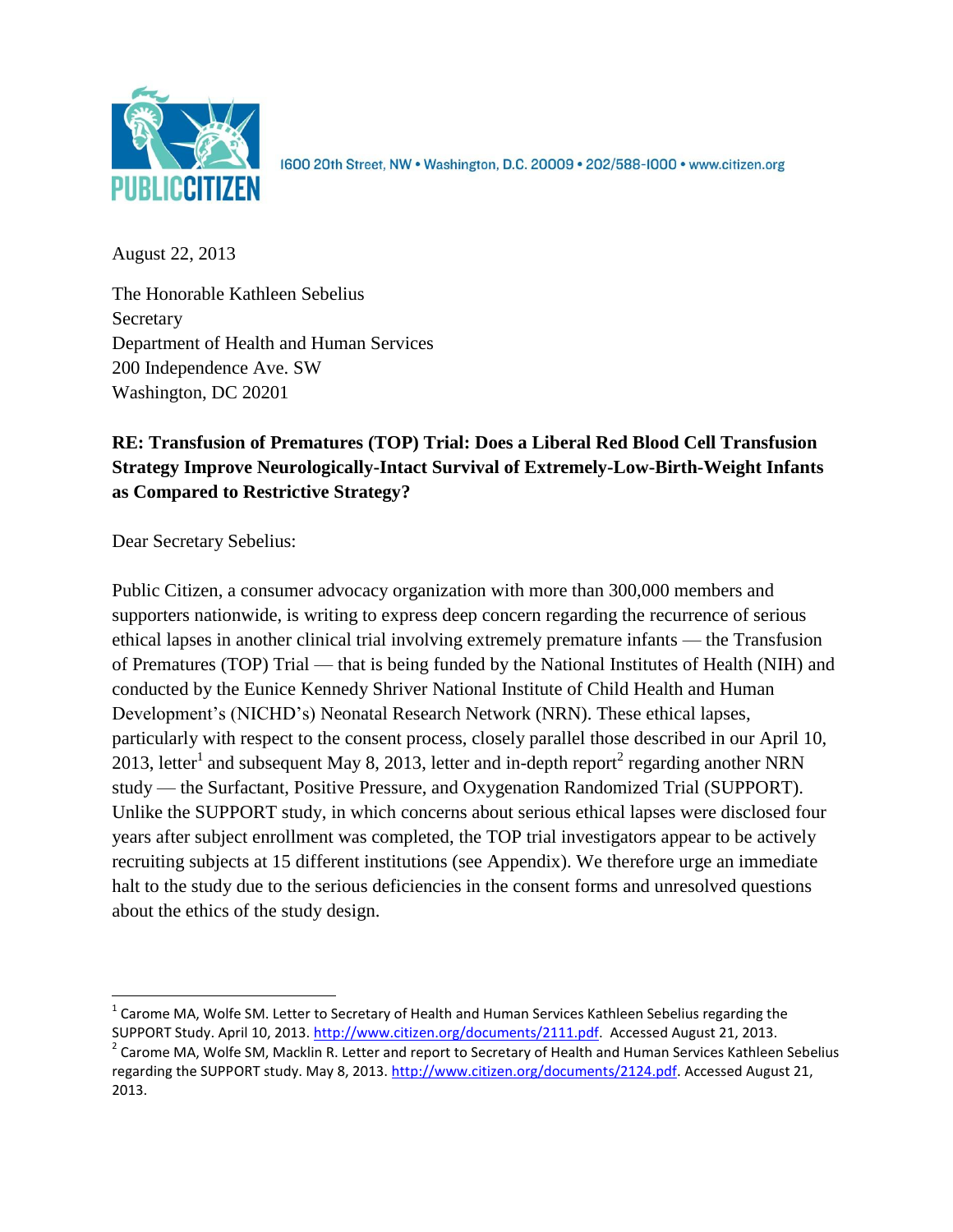The TOP trial, interestingly subtitled "Does a Liberal Red Blood Cell Transfusion Strategy Improve Neurologically-Intact Survival of Extremely-Low-Birth-Weight Infants as Compared to Restrictive Strategy," is designed to primarily determine which of two strategies for treating anemia with blood transfusions is more likely to result in death or neurologic injury in extremely premature infants who develop anemia (low red blood cell or hemoglobin levels, hemoglobin being a component of red blood cells that carries oxygen from the lungs to the other organs in the body). The projected enrollment for the TOP trial is 1,824 infants. These highly vulnerable infants are to be randomly assigned to one of two groups, irrespective of their individual medical needs. In one group, the infants are to be transfused whenever their blood hemoglobin levels fall below a relatively high threshold level (liberal transfusion group). In the second group, infants are to be transfused when their hemoglobin levels fall below a very low hemoglobin level (restrictive transfusion group). Under the protocol, transfusions may be given to either group in exceptional urgent or emergent circumstances, even if the protocol-specified hemoglobin thresholds have not been reached. Of note, the best available evidence, previously published by some of the TOP trial investigators themselves and extensively cited in the TOP trial protocol, suggests, overall — as does the study's subtitle — that the restrictive transfusion strategy is more likely to result in neurologic injury and other harms in extremely premature infants.

As in the SUPPORT study, the consent forms approved by the institutional review boards (IRBs) for the TOP trial — which, along with the complete TOP trial protocol, we obtained under a Freedom of Information Act request submitted to NIH — omit very important and material information regarding the purpose, nature, and risks of the experiment. Among the information not disclosed is the evidence from the aforementioned prior randomized trials suggesting that a restrictive transfusion threshold is more harmful than a liberal one. Furthermore, all of the consent forms include very misleading statements equating participation in the research with standard of care, and the majority of individual institutional consent forms indicate that the experimental interventions in the trial have no risk. As a result, the parents of potential TOP trial subjects are being denied the opportunity to make an informed decision about whether to enroll their infants in the research. It seems unlikely that any parent who fully understands the results of the prior clinical trials, as well as the true risks, purpose, and nature of the experiment, would be willing to enroll their premature infant in this study.

Additionally, and also as in the SUPPORT study, there are several unresolved serious ethical concerns regarding the design of the TOP trial and the adequacy of the IRB review of the research. In particular, we are very concerned about the lack of an appropriate control group that receives usual care (i.e., transfusions when needed based on individualized, patient-specific clinical factors) and the lack of a clear description of the pretrial standard transfusion practices at the NRN centers participating in the TOP trial. Given the former, adequate safety monitoring of the trial is not possible and as a result, risks to subjects are not minimized and reasonable in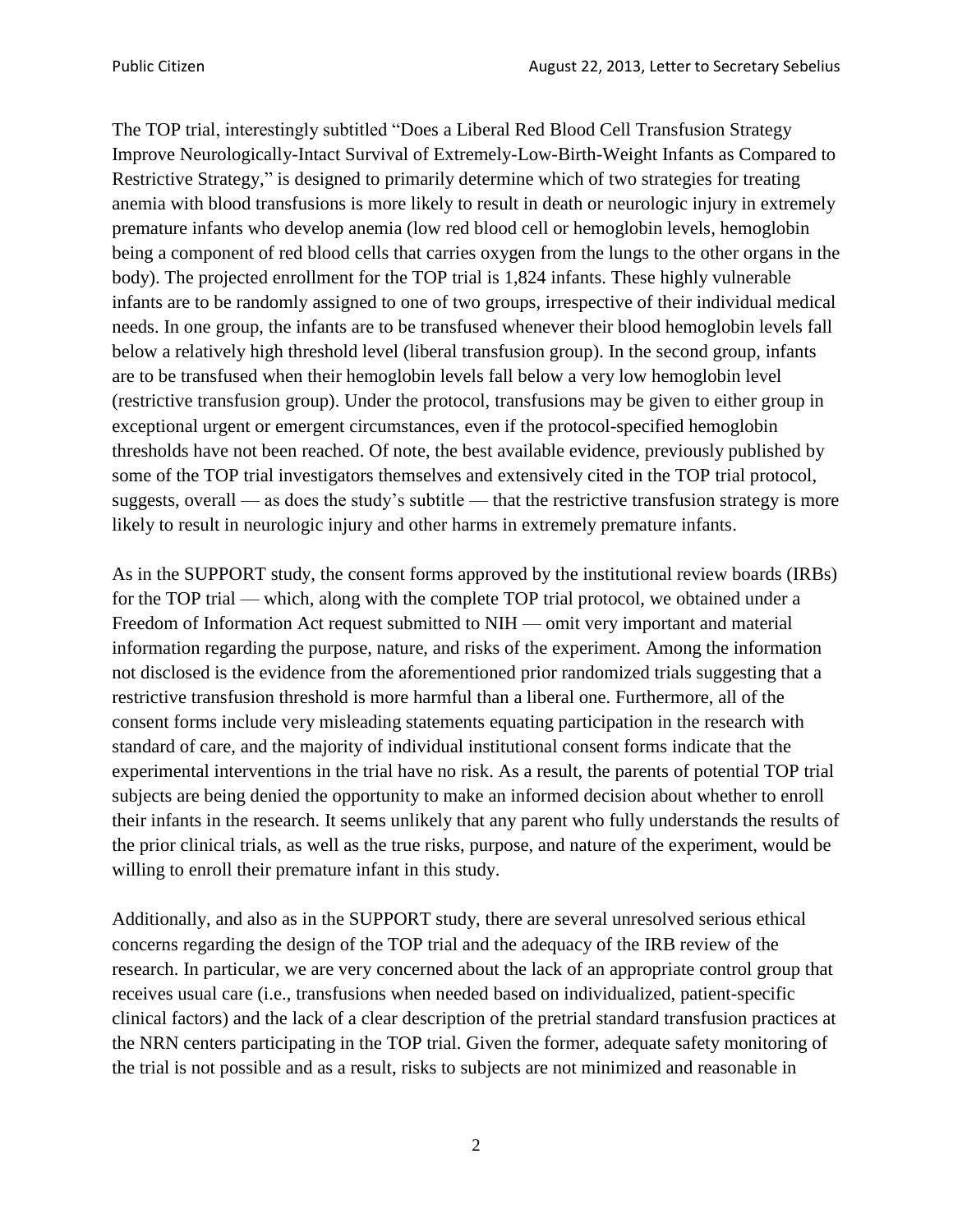$\overline{\phantom{a}}$ 

relationship to any benefits of the research.<sup>3</sup> Given the latter, the IRBs that reviewed and approved the protocol: (a) would not have had sufficient information to understand the degree to which the experimental interventions deviate from the usual care at the NRN centers and the risks thereby posed by these deviations; and (b) could not determine whether risks to subjects are minimized and reasonable in relationship to any benefits of the research.

We therefore urge you to:

- (1) Order an immediate halt to the TOP trial, if you have not already done so per our prior request for such action.
- (2) Direct the Office of Human Research Protections (OHRP) to immediately open a compliance oversight investigation into the trial.
- (3) Direct OHRP to develop a plan for contacting the parents of subjects already enrolled in the trial and providing them with a complete and accurate description of the risks, purpose, and nature of the research.
- (4) Initiate an independent investigation of the Department of Health and Human Services (HHS) system for review and oversight of HHS-funded human subjects research to understand how the system failed so miserably in both the SUPPORT study and the TOP trial. This investigation should include an assessment of all entities within NIH and other HHS agencies that played a role in the review, approval, and funding and oversight of the SUPPORT study and TOP trial. In addition, given the widespread failures across multiple IRBs that reviewed and approved the SUPPORT study and TOP trial, HHS should determine what systemwide actions are needed to prevent such failures from recurring.
- (5) Identify and suspend any similarly unethical research involving premature infants funded by NIH or any other HHS agency.

We provide below a more detailed review of our concerns.

 $3$  Minneci PC, Eichacker PQ, Danner RL, et al. The importance of usual care control groups for safety monitoring and validity during critical care research. *Intensive Care Med.* 2008;34:942-947.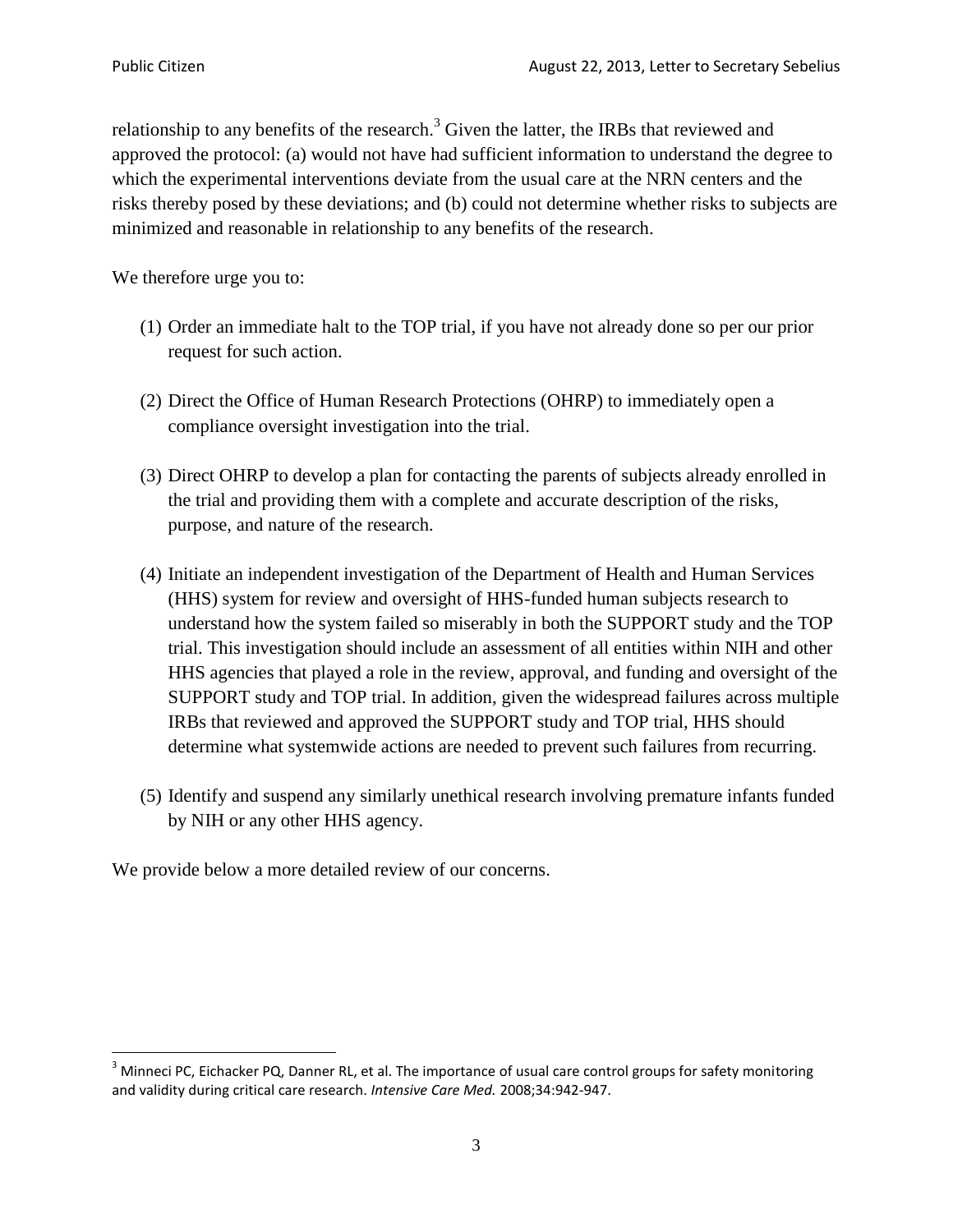### **I. Background**

## **A. Prior randomized clinical trials testing liberal versus restrictive transfusion strategies in extremely premature infants**

Anemia is very common in extremely premature infants due to many factors, including the need to draw multiple blood samples for various clinical tests and the relative impairment of the neonatal ability in producing new red blood cells.<sup>4</sup> Significant anemia can lead to inadequate delivery of oxygen to body organs, causing cardiac stress, apnea, brain injury, and other complications, including death in the most severe cases. To prevent such complications, the majority of extremely premature infants receive one or more blood transfusions.<sup>5</sup> Although transfusion of red blood cells is generally considered to be very safe, such treatment does carry possible risks, including: $6,7$ 

- Delays in the maturation of the immature infant's bone marrow and the ability of the baby to produce its own red blood cells;
- Volume overload and congestive heart failure;
- Transmission of certain infections, such Human Immunodeficiency virus (HIV) and Cytomegalovirus (CMV);
- Adverse effects on blood potassium, calcium, and glucose levels;
- Iron overload, which may increase the risk of chronic lung disease (bronchopulmonary dysplasia), retinopathy of prematurity (an eye disease in premature infants that can lead to blindness), or necrotizing enterocolitis; and
- Transfusion reactions.

Deciding when — at what level of anemia — to transfuse a premature infant involves: (a) balancing the risks of anemia and those of blood transfusions; and (b) considering numerous individual patient factors, including the following:  $8,9,10$ 

 $\overline{\phantom{a}}$  $<sup>4</sup>$  Widness, JA. Pathophysiology of anemia during the neonatal period, including anemia of prematurity.</sup> *NeoReviews.* 2008;9(11):e520 -e525.

 $^5$  Maier RF, Sonntag J, Walka MM et al. Changing practices of red blood cell transfusions in infants with birth weights less than 1000 g. *J Pediatr.* 2000;136(2):220-4.

 $^6$  Ohls, R. Red blood cells transfusions in the newborn. In: UpToDate, Basow, DS (Ed), UpToDate, Waltham, MA, 2013. Last update: April 2013.

<sup>7</sup> Martin RJ, Fanaroff AA, Walsh MC. "The blood and hematopoietic system." *Fanaroff and Martin's Neonatal-Perinatal Medicine: Diseases of the Fetus and Infant* 9 th edition. Mosby 2011. P1303-1374. print

 $^8$  Ohls, Robin. Red blood cells transfusions in the newborn. In: UpToDate, Basow, DS (Ed), UpToDate, Waltham, MA, 2013. Last update: April 2013.

<sup>&</sup>lt;sup>9</sup> Guillen U, Cummings JJ, Bell EF, et al. International survey of transfusion practices for extremely premature infants. Semin Perinatol. 2012;36:244-247.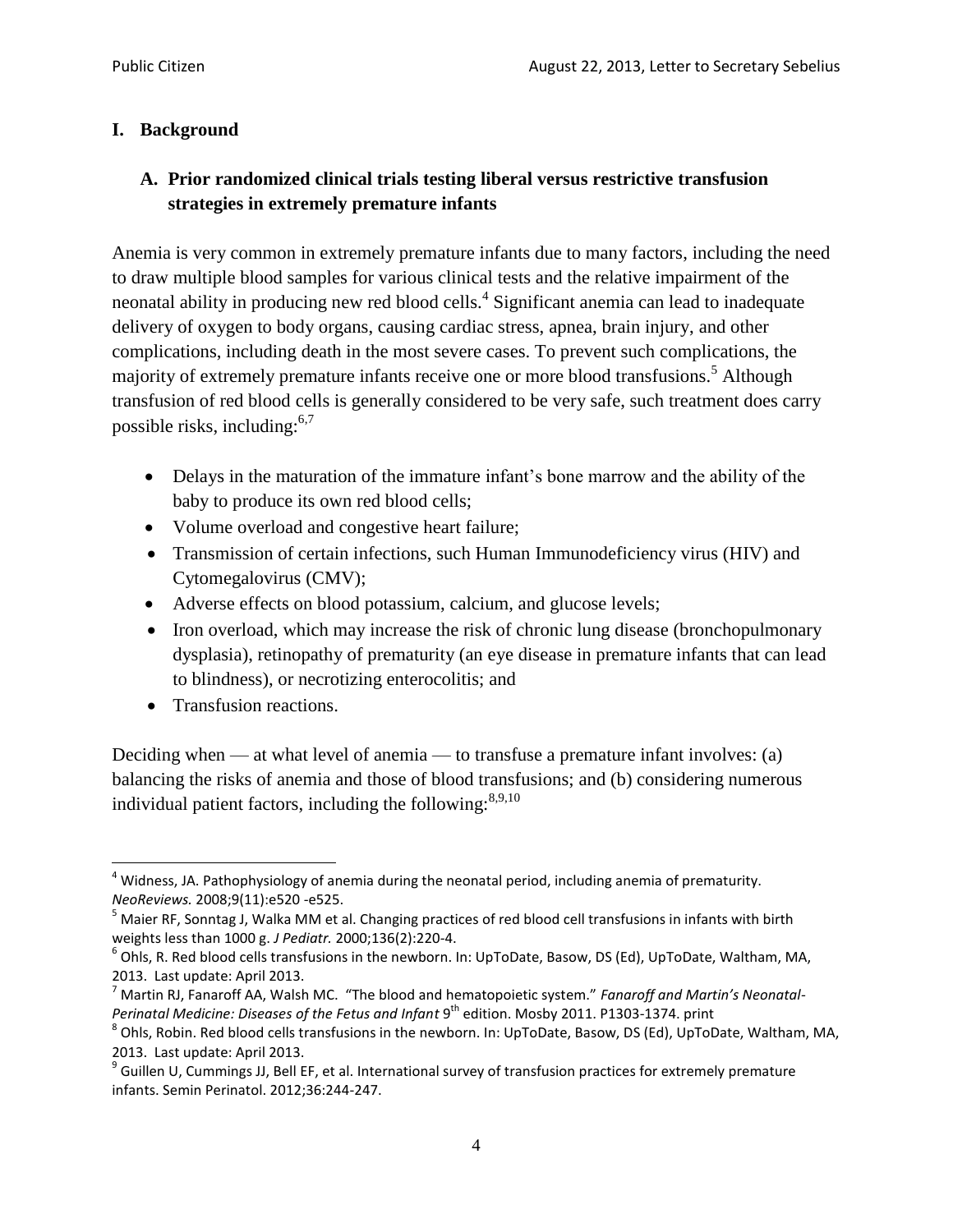- Current level of anemia:
- Active bleeding or coagulopathy;
- The degree of supplementary oxygen required;
- Level of respiratory support (e.g., intubation, positive pressure ventilation, nasal cannula);
- Age of the baby;
- Reticulocyte count (count of new red blood cells);
- The need for medication to help the heart pump blood (inotropic support); and
- Major comorbidities, such as heart disease or sepsis.

Other factors sometimes taken into account that support transfusion include:  $11,12$ 

- Lactic acidosis:
- Increasing episodes of apnea (stopping breathing);
- Persistent tachycardia (abnormally fast heart rate);
- Persistent tachypnea (fast breathing); and
- Poor weight gain.

l

Thus, decisions about when to transfuse premature infants are routinely based on a variety of individual patient-specific factors.

Results of two earlier, relatively large randomized clinical trials comparing liberal and restrictive experimental blood transfusion strategies in extremely premature infants were published between 2005 and 2009 in articles co-authored by some of the TOP trial investigators and are extensively cited by the TOP trial investigators in their protocol to justify their new study.<sup>13</sup> One was a single-center trial conducted at the University of Iowa involving 100 infants (the IOWA study<sup>14,15</sup>), and the other was a multicenter study conducted at 10 institutions in Canada, the U.S.,

 $10$  Fanaro S. Blood transfusion in infants: techniques and adverse events. J Matern Fetal Neonatal Med. 2011 Oct;24 Suppl 1:47-9.

<sup>&</sup>lt;sup>11</sup> Ohls, R. Red blood cells transfusions in the newborn. In: UpToDate, Basow, DS (Ed), UpToDate, Waltham, MA, 2013. Last update: April 2013.

 $12$  Fanaro S. Blood transfusion in infants: techniques and adverse events. J Matern Fetal Neonatal Med. 2011 Oct;24 Suppl 1:47-9.

<sup>&</sup>lt;sup>13</sup> Kirplani H, Bell E, D'Angio C, et al. Transfusion of prematures (TOP) trial: does a liberal red blood cell transfusion strategy improve neurologically-intact survival of extremely-low-birth-weight infants as compared to a restrictive strategy? Protocol Version 1.0; Final: October 8, 2012. [http://www.citizen.org/documents/2150a.pdf.](http://www.citizen.org/documents/2150a.pdf) Accessed August 20, 2013.

<sup>&</sup>lt;sup>14</sup> Bell EF, Strauss RG, Widness JA, et al. Randomized trial of liberal versus restrictive guidelines for red blood cell transfusion in preterm infants. *Pediatrics.* 2005;115(6):1685-91.

<sup>15</sup> Bell EF. Transfusion thresholds for preterm infants: how low should we go? *J Pediatr.* 2006 Sep;149(3):287-9.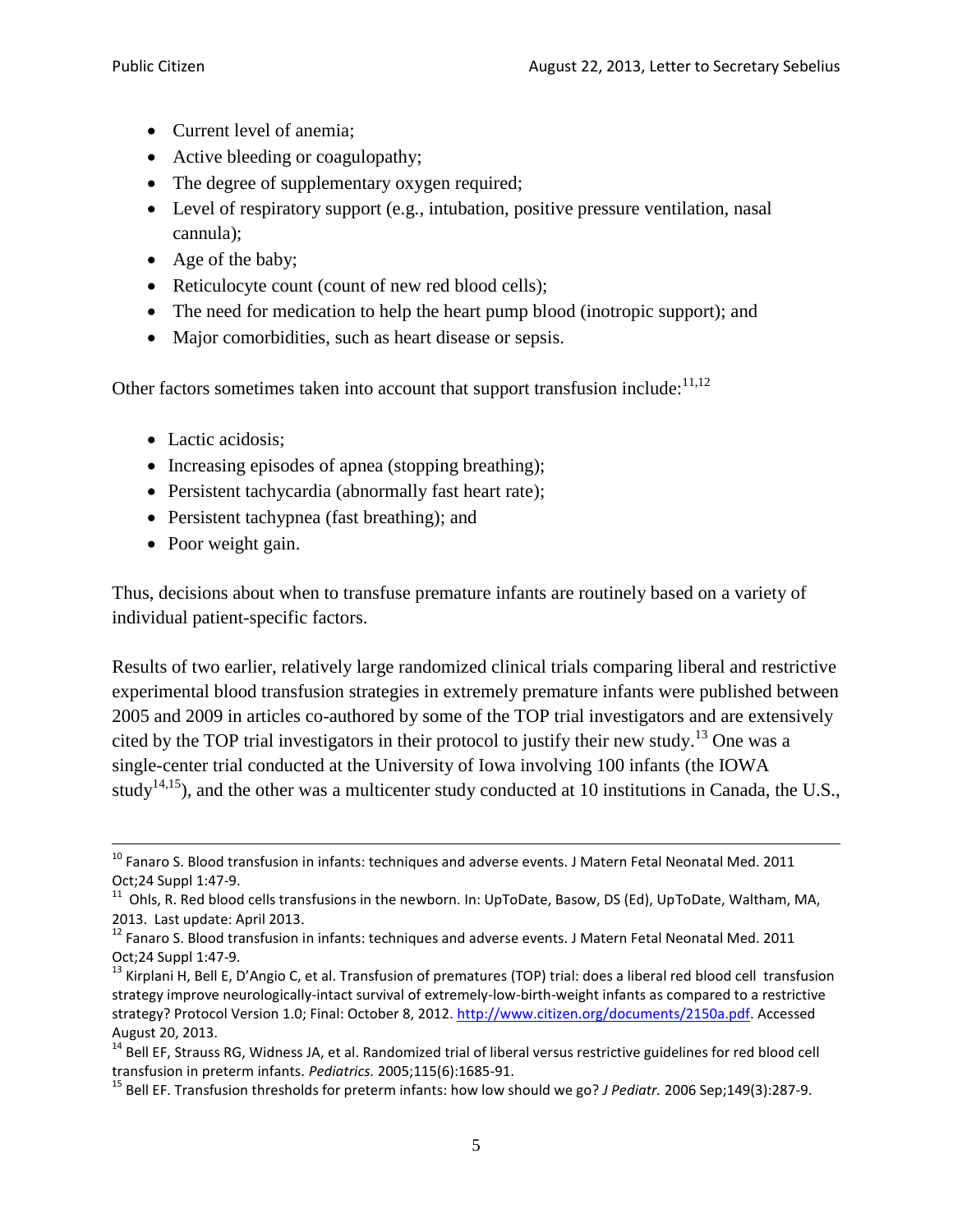$\overline{\phantom{a}}$ 

and Australia known as the Premature Infants in Need of Transfusion Study (the PINT study<sup>16,17</sup>) involving 451 infants. The results of both studies combined suggest worse outcomes for the infants who were in the restrictive transfusion groups.

The IOWA study, which included 51 infants in the liberal transfusion group and 49 in the restrictive transfusion group, had the following findings:<sup>18,19</sup>

- Sixteen percent of infants in the restrictive transfusion group versus 2% in the liberal transfusion group died or had significant brain injury (defined as grade 4 intraventricular brain hemorrhage or periventricular leukomalacia, a condition seen in premature babies that involves death of brain tissue) ( $p<0.05$ ).
- Infants in the restrictive transfusion group had statistically significantly greater and more severe episodes of apnea (periods when the infant stopped breathing) than the liberal transfusion group.
- Children in the restrictive transfusion group received approximately *nine-fold* more urgent or emergent rescue transfusions (on average per child) for "congestive heart failure ... ascribed to anemia; acute hemorrhage and presumed hypovolemia; frequent severe apnea refractory to drug treatment … or request by a surgeon or anesthesiologist for preoperative transfusion" than those in the liberal transfusion group (17 in the restrictive transfusion group versus 2 in the liberal transfusion group, with an average number of transfusions per subject of 0.35 versus 0.04, respectively).<sup>20</sup>

In more recent unplanned follow-up neuroimaging<sup>21</sup> and developmental evaluations<sup>22</sup> of a subset of the IOWA study subjects, there was some indication that contrary to initial findings, the

 $^{16}$  Kirpalani H, Whyte RK, Andersen C, et al. The Premature Infants in Need of Transfusion (PINT) study: a randomized, controlled trial of a restrictive (low) versus liberal (high) transfusion threshold for extremely low birth weight infants. *J Pediatr.* 2006 Sep;149(3):301-307.

<sup>&</sup>lt;sup>17</sup> Whyte RK, Kirpalani H, Asztalos EV, et al. Neurodevelopmental outcome of extremely low birth weight infants randomly assigned to restrictive or liberal hemoglobin thresholds for blood transfusion. *Pediatrics.* 2009 Jan;123(1):207-13.

<sup>&</sup>lt;sup>18</sup> Bell EF, Strauss RG, Widness JA, et al. Randomized trial of liberal versus restrictive guidelines for red blood cell transfusion in preterm infants. *Pediatrics.* 2005;115(6):1685-91.

<sup>19</sup> Bell EF. Transfusion thresholds for preterm infants: how low should we go? *J Pediatr.* 2006 Sep;149(3):287-9. <sup>20</sup> Bell EF, Strauss RG, Widness JA, et al. Randomized trial of liberal versus restrictive guidelines for red blood cell transfusion in preterm infants. *Pediatrics.* 2005;115(6):1685-91

<sup>&</sup>lt;sup>21</sup> Nopoulos PC, Conrad AL, Bell EF, Strauss RG, Widness JA, Magnotta VA, Zimmerman MB, Georgieff MK, Lindgren SD, Richman LC. Long-term outcome of brain structure in premature infants: effects of liberal vs restricted red blood cell transfusions. *Arch Pediatr Adolesc Med.* 2011 May;165(5):443-50.

<sup>&</sup>lt;sup>22</sup> McCoy TE, Conrad AL, Richman LC, Lindgren SD, Nopoulos PC, Bell EF. Neurocognitive profiles of preterm infants randomly assigned to lower or higher hematocrit thresholds for transfusion. *Child Neuropsychol.* 2011;17(4):347- 67.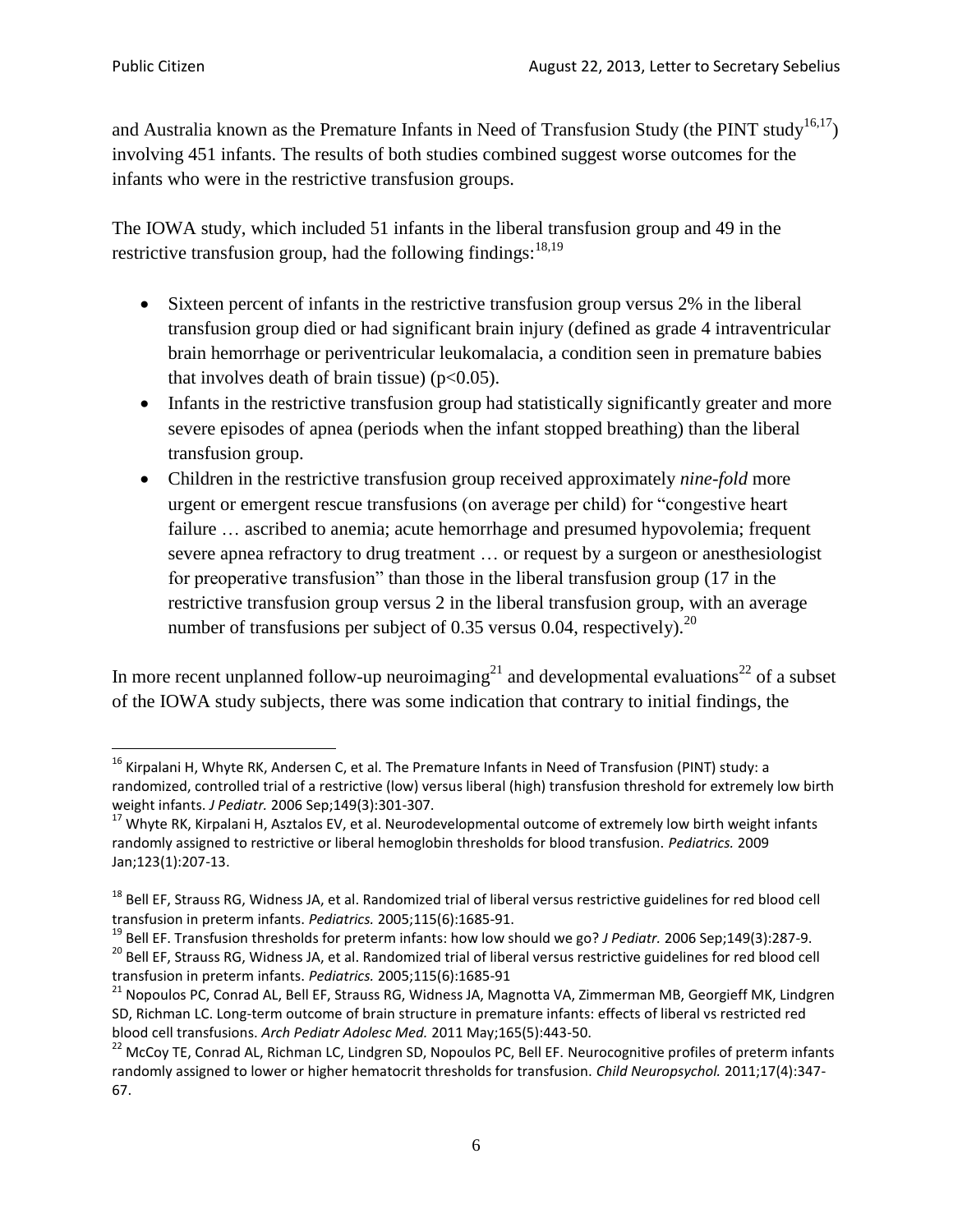$\overline{\phantom{a}}$ 

restrictive transfusion group may have fared better with regard to long-term neurodevelopmental outcomes. However, as recognized in the TOP trial protocol and by others,  $2^3$  these follow-up studies are marred by substantial attrition  $(-44%)$ , resulting in a high likelihood of bias, seriously compromising the validity and any generalizability of the follow-up studies. Of note, children who were enrolled in the follow-up studies had significantly greater mean hematocrits in infancy than those who were lost to follow-up (hematocrit 44 versus  $37$ ,  $p=<0.001$ ), demonstrating that there could have been a selection bias in the follow-up studies. Thus, these two follow-up studies are at best uninformative and at worse misleading, and these results should be discounted when assessing the totality of available data from the randomized clinical trials.

The PINT study, which enrolled 223 infants in the restrictive transfusion group and 228 in the liberal transfusion group, demonstrated the following:

- More infants in the restrictive transfusion group experienced one or more of the following components of the composite primary endpoint before first discharge to home: death, severe eye disease (retinopathy of prematurity), lung disease (bronchopulmonary dysplasia), or brain injury, although results were not significant (74% in the restrictive group versus 70% in the liberal group,  $p=0.25$ )<sup>24</sup>
- In subjects followed for 18 to 21 months, death or neurodevelopmental impairment occurred in 45% of restrictive transfusion group subjects and 38% of liberal transfusion group subjects ( $p=0.09$ ). The differences between the two study groups in mortality and the rates of neurological impairment outcomes (any neurological impairment, cerebral palsy, cognitive delay, severe visual impairment, and severe hearing impairment) were each less favorable for the restrictive transfusion group, but none were statistically significant. $^{25}$
- Infants in the restrictive transfusion group received twice as many urgent or emergent rescue transfusions (on average per child) "in the event of shock, severe sepsis, coagulation defects, surgery, or for unanticipated emergencies" than those in the liberal transfusion group (173 in the restrictive transfusion group versus 87 in the liberal

<sup>23</sup> Venkatesh V, Khan R, Curley A, New H, Stanworth S. How we decide when a neonate needs a transfusion. *Br J Haematol.* 2013 Feb;160(4):421-33.

<sup>&</sup>lt;sup>24</sup> Kirpalani H, Whyte RK, Andersen C, Asztalos EV, Heddle N, Blajchman MA, Peliowski A, Rios A, LaCorte M, Connelly R, Barrington K, Roberts RS. The Premature Infants in Need of Transfusion (PINT) study: a randomized, controlled trial of a restrictive (low) versus liberal (high) transfusion threshold for extremely low birth weight infants. *J Pediatr.* 2006 Sep;149(3):301-307.

<sup>&</sup>lt;sup>25</sup> Whyte RK, Kirpalani H, Asztalos EV, Andersen C, Blajchman M, Heddle N, LaCorte M, Robertson CM, Clarke MC, Vincer MJ, Doyle LW, Roberts RS; PINTOS Study Group. Neurodevelopmental outcome of extremely low birth weight infants randomly assigned to restrictive or liberal hemoglobin thresholds for blood transfusion. *Pediatrics.* 2009 Jan;123(1):207-13.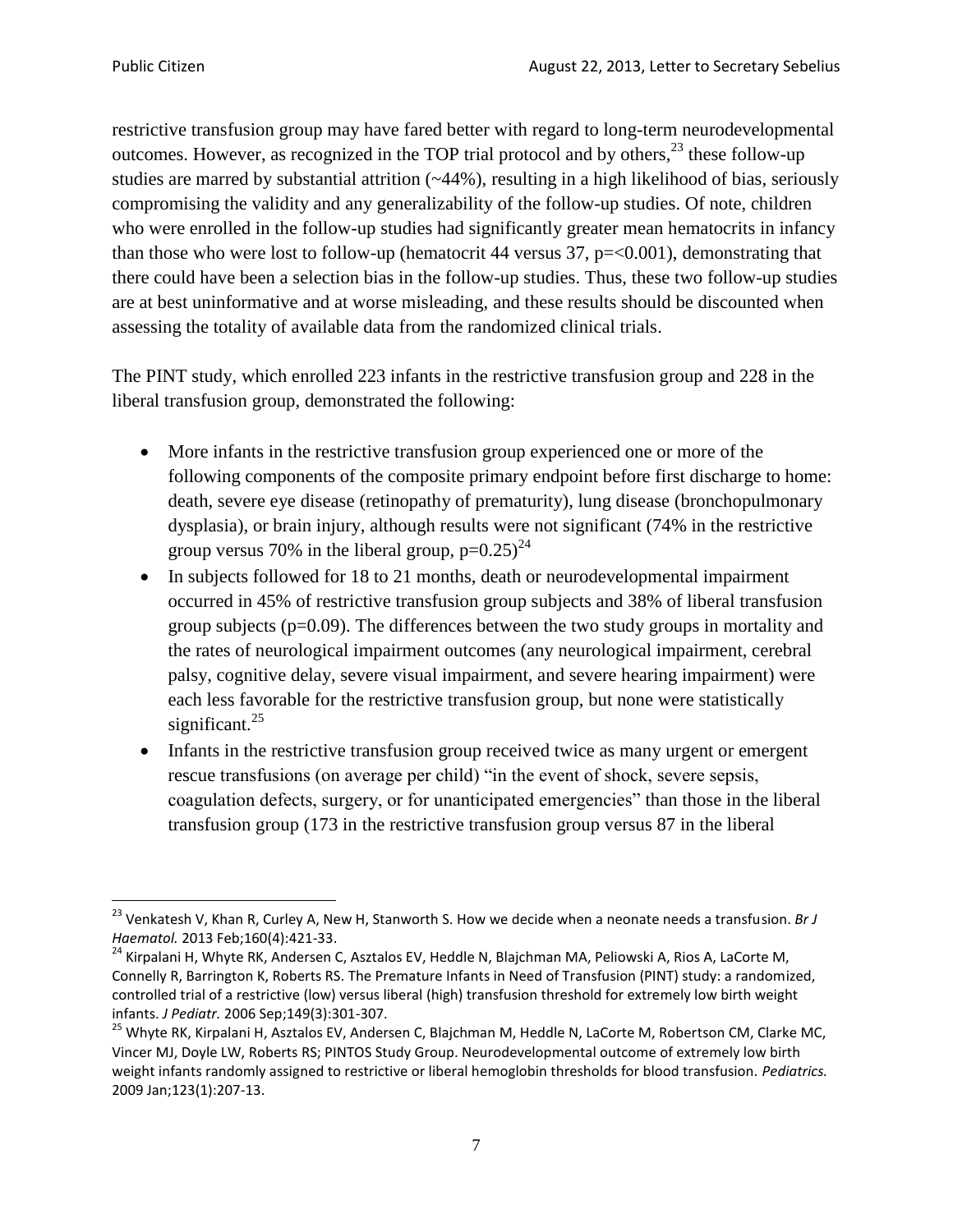transfusion group, with an average number of transfusions per subject of 0.78 versus 0.38, respectively). $^{26}$ 

• In a post hoc analysis presented by TOP trial investigators, there was a significantly higher incidence of cognitive delay (defined as Mental Development Index <85) in the restrictive group (44.9% in the restrictive transfusion group versus 33 percent in the liberal transfusion group). $27$ 

Of these two prior randomized clinical trials, the PINT study should be given the most weight because it is multicenter and has a much larger subject enrollment. Nevertheless, data from both trials overall suggests that extremely premature infants fared worse under restrictive transfusion guidelines than under liberal transfusion guidelines.

Indeed, in a 2006 editorial following publication of the results of the IOWA and PINT studies, Dr. Edward Bell, the TOP trial vice chair, wrote the following:<sup>28</sup>

The question remains of how far we can push the anemic preterm infant before transfusing him. Efforts to eliminate transfusions should be revisited in light of the **minimal benefits of restrictive transfusion practice** shown in these two trials and the **potentially major benefits of liberal transfusion practice** shown in the Iowa Trial. Perhaps the drive to eliminate transfusions by tolerating moderate to severe iatrogenic anemia should be halted until more information is available. **The advantage of fewer transfusions is small compared with the potential benefit of more liberal transfusions in protecting the brain.** [emphasis added]

# **B. Overview of the TOP trial**<sup>29</sup>

The TOP trial is to be conducted by at least 19 NRN centers across the country. The infants to be enrolled are between 22 and 29 weeks gestational age, weigh less than 1 kilogram (2.2 pounds),

l <sup>26</sup> Kirpalani H, Whyte RK, Andersen C, et al. The Premature Infants in Need of Transfusion (PINT) study: a randomized, controlled trial of a restrictive (low) versus liberal (high) transfusion threshold for extremely low birth weight infants. *J Pediatr*. 2006 Sep;149(3):301-307.

<sup>&</sup>lt;sup>27</sup> Kirplani H, Bell E, D'Angio C, et al. Transfusion of prematures (TOP) trial: does a liberal red blood cell transfusion strategy improve neurologically-intact survival of extremely-low-birth-weight infants as compared to a restrictive strategy? Protocol Version 1.0; Final: October 8, 2012. [http://www.citizen.org/documents/2150a.pdf.](http://www.citizen.org/documents/2150a.pdf) Accessed August 20, 2013.

<sup>28</sup> Bell EF. Transfusion thresholds for preterm infants: how low should we go? *J Pediatr.* 2006 Sep;149(3):287-9. PubMed PMID: 16939732.

<sup>&</sup>lt;sup>29</sup> Kirplani H, Bell E, D'Angio C, et al. Transfusion of prematures (TOP) trial: does a liberal red blood cell transfusion strategy improve neurologically-intact survival of extremely-low-birth-weight infants as compared to a restrictive strategy? Protocol Version 1.0; Final: October 8, 2012. [http://www.citizen.org/documents/2150a.pdf.](http://www.citizen.org/documents/2150a.pdf) Accessed August 20, 2013.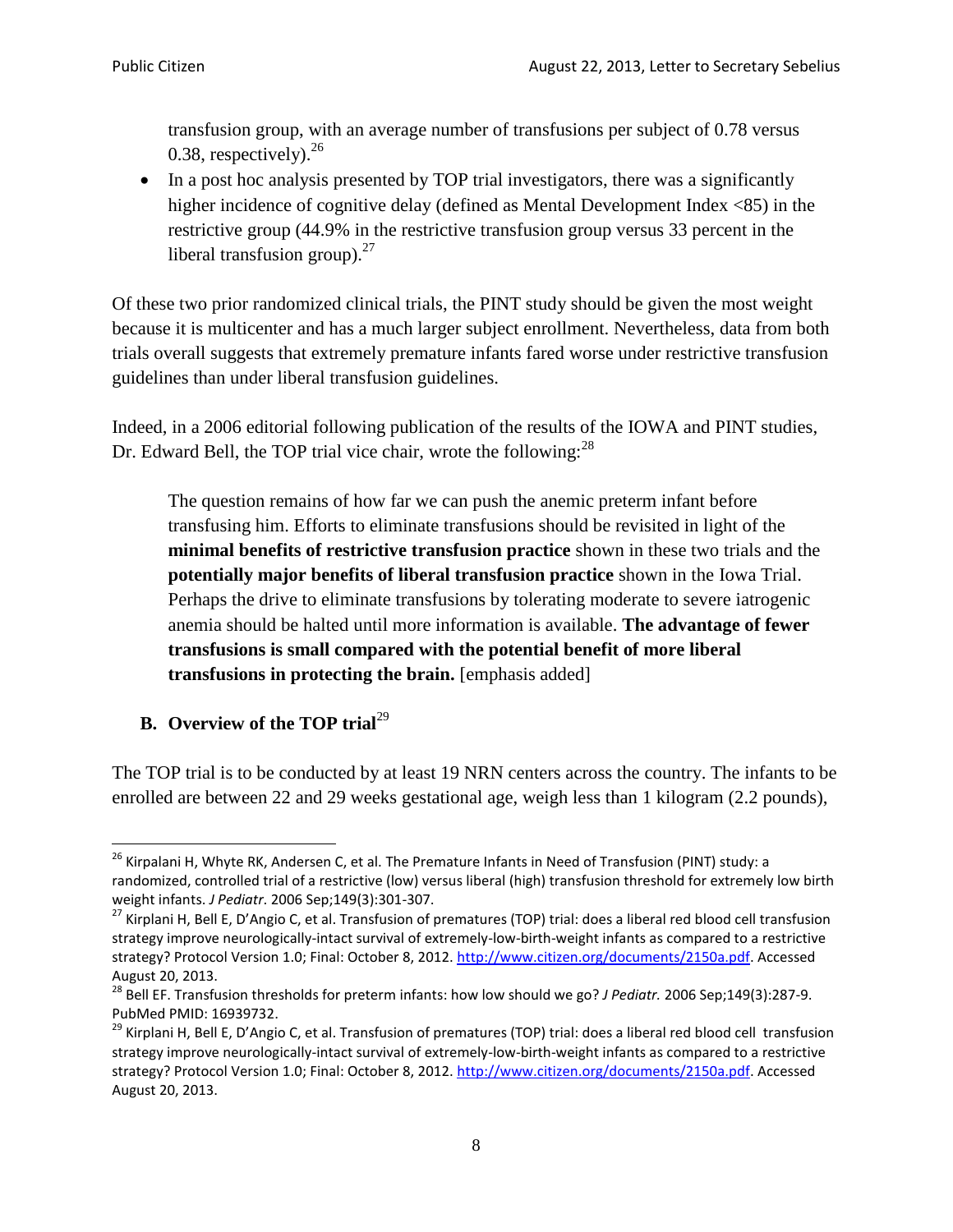and are in their first 48 hours of life. As of July 19, 2013, 15 of 19 institutions within the NRN consortium are currently recruiting premature infants into the TOP trial, according to the entry for this trial at clinical trials.gov. $30$ 

Like the PINT and IOWA studies, infants enrolled in the TOP trial are to be randomly assigned to one of two transfusion groups, largely irrespective of their individual medical needs. The table below indicates the target hemoglobin levels at which infants are to be transfused and shows that babies in the restrictive transfusion group have to become much more anemic before they are transfused according to the protocol-specified criteria.

| <b>TOP</b>    |               |            |         |         |
|---------------|---------------|------------|---------|---------|
| Postnatal Age | Restrictive   |            | Liberal |         |
|               |               |            | Resp.   | No      |
| Days          | Resp. Support | No Support | Support | Support |
| $1 - 7$       | 11            | 10         | 13      | 12      |
| $8 - 14$      | 10            | 8.5        | 12.5    | 11      |
| $>15$         | 8.5           |            | 11      | 10      |

**Hemoglobin Thresholds for Transfusion in the TOP Trial (All units in gm/dl)**

The specifically stated primary aim of the TOP trial is to examine whether the composite primary outcome of death or significant neurodevelopmental impairment (evidence of brain injury) at 22 to 26 months corrected age is less common among preterm infants who, by transfusion practice, are maintained at higher hemoglobin levels (i.e., managed according to a liberal transfusion threshold) than in infants with restrictive transfusion thresholds. Neurodevelopmental impairment is defined by cognitive delay (Mental Developmental Index <85), cerebral palsy, severe vision impairment, or severe hearing impairment.

Key stated short-term secondary outcome measures in the TOP trial include, among others:

- Survival to discharge without severe morbidity, defined as any of the following: bronchopulmonary dysplasia retinopathy of prematurity, or serious brain abnormality (grade 3 or 4 intraventricular hemorrhage, periventricular leukomalacia, or ventriculomegaly);
- Serious brain abnormality on cranial ultrasound examination;
- Number of transfusions and number of donor exposures by red blood cell donors or other blood products; and
- Episodes of necrotizing enterocolitis of Bell stage 2 or higher, and time to full-time feeds.

 $\overline{\phantom{a}}$ <sup>30</sup> Transfusion of prematures trial (TOP). [http://clinicaltrials.gov/ct2/show/NCT01702805.](http://clinicaltrials.gov/ct2/show/NCT01702805) Accessed August 21, 2013.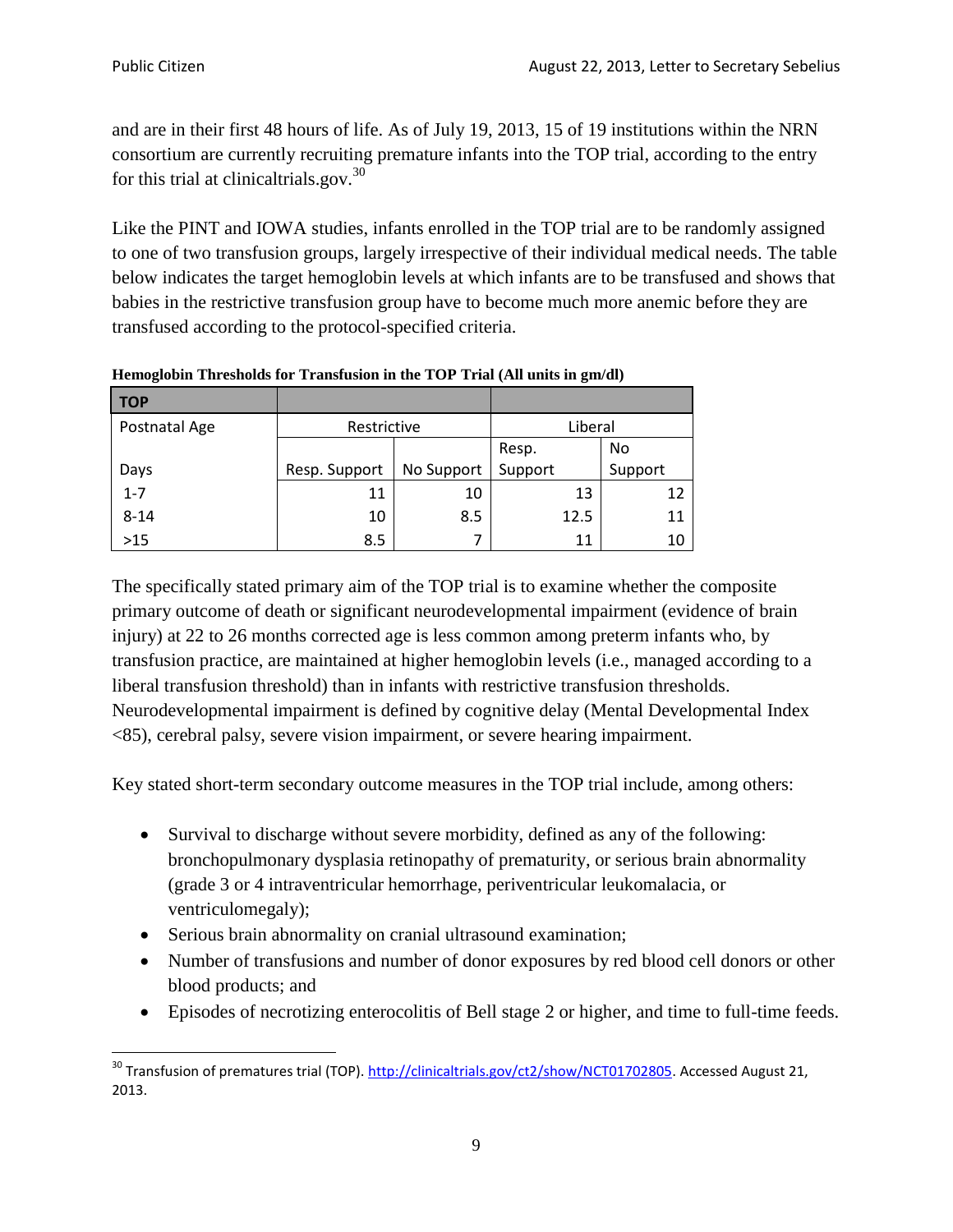l

In discussing the basis for selecting the two sets of thresholds for the restrictive and liberal transfusion groups, the TOP trial investigators stated the following in their protocol: $31$ 

We base our proposed transfusion thresholds on:

- i. The range of hemoglobin thresholds used clinically to guide transfusion decisions in the participating NICUs of the NICHD Neonatal Research Network;
- ii. A poll of the range of hemoglobin thresholds that would be acceptable to each neonatologist in an NRN site within the context of an RCT.

The low threshold values reflect more common practice, so this is considered the "usual treatment" group. In this group, the transfusion thresholds are similar to those used for the restrictive group in both the PINT and Iowa studies. The highest threshold for the liberal transfusion group was the highest acceptable to neonatologists at the majority of NRN centers.

The TOP trial protocol provides no specific data regarding the survey of transfusion thresholds in the participating NRN NICUs, nor does it describe all of the specific clinical parameters that would alter the threshold for transfusion in individual patients under usual care at these institutions. In addition, the TOP trial investigators' statement that the low threshold values reflect more common practice at the NRN NICUs is somewhat surprising in light of the results of an international survey study that was co-authored by the chair and vice chair of the TOP trial (Dr. Haresh Kirpalani and Dr. Bell, respectively) and cited in the TOP trial protocol.<sup>32</sup> This international survey involved 1,018 neonatologists from 11 countries, 67 percent of whom were in the U.S. Most notably, the thresholds selected for the restrictive transfusion group in the TOP trial are at, or in some cases substantially lower than, the  $25<sup>th</sup>$  percentile of the threshold used by the neonatologists who participated in the international survey.

The two experimental groups have the following two features that in combination cause the study interventions to deviate from the usual care for infants not enrolled in the research:

(1) The choice of transfusion thresholds at the extremes of current practice; and

<sup>&</sup>lt;sup>31</sup> Kirplani H. Bell E, D'Angio C, et al. Transfusion of prematures (TOP) trial: does a liberal red blood cell transfusion strategy improve neurologically-intact survival of extremely-low-birth-weight infants as compared to a restrictive strategy? Protocol Version 1.0; Final: October 8, 2012. [http://www.citizen.org/documents/2150a.pdf.](http://www.citizen.org/documents/2150a.pdf) Accessed August 20, 2013.

 $32$  Guillen U, Cummings JJ, Bell EF, et al. International survey of transfusion practices for extremely premature infants. *Semin Perinatol.* 2012;36:244-247.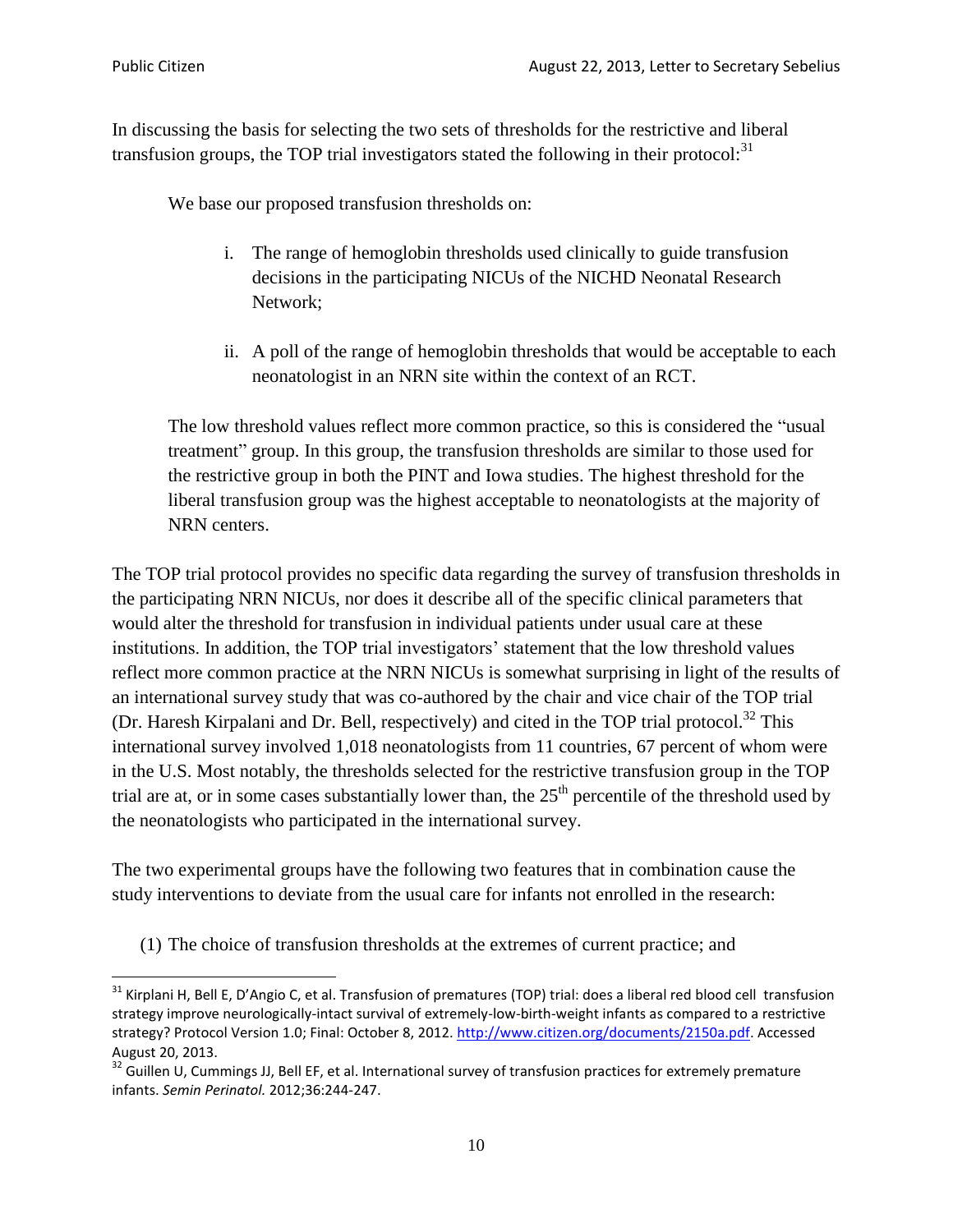(2) Transfusion algorithms based on only two (age and respiratory support) of the many clinical factors that would otherwise be taken into account to varying degrees in the usual care setting. (Other factors routinely used to decide whether to transfuse an individual infant that are not considered under the experimental interventions include, among other things, oxygen requirement, reticulocyte count, degree of respiratory support, and the presence of tachycardia or tachypnea.<sup>33</sup>)

As a result, some infants randomly assigned to the *liberal* transfusion group will be transfused at higher hemoglobin levels than they otherwise would if not enrolled in the research. On the other hand, some infants randomly assigned to the *restrictive* transfusion group either: (a) will be transfused at lower hemoglobin levels than they otherwise would if not enrolled in the research; or (b) will *not* receive transfusions at hemoglobin levels above the restrictive hemoglobin threshold when they otherwise would if not enrolled in the research.

The TOP trial investigators acknowledge that harm can come as the result of randomization to restrictive or liberal transfusion practices when the decision to transfuse is typically based on guidelines informed by multiple individual patient factors. The authors attempt to mitigate this potential harm by allowing clinicians to bypass the assigned clinical transfusion algorithm when an infant's condition warrants acute urgent or emergent rescue transfusion. However, similar rescue transfusion strategies did not eliminate the less favorable outcomes seen in the IOWA and PINT studies for subjects in the restrictive transfusion groups.

# **II. Serious Deficiencies of the IRB-Approved TOP Trial Consent Forms**

Through a Freedom of Information Act request submitted to NIH, we obtained the consent forms that were approved by IRBs at 17 institutions participating in the TOP trial (see Appendix). Based on a review of the protocol and these IRB-approved consent forms, we have determined that the TOP trial has the same types of serious flaws in informed consent as in the SUPPORT study with respect to the disclosure of the risks, purpose, and nature of the research.

### **A. Reasonably foreseeable risks**

HHS human subjects protection regulations at 45 CFR 46.116(a)(2) require that when seeking informed consent for research, investigators provide subjects or their legally authorized representatives (in the case of the TOP trial, the parents of the premature infants) with a description of any reasonably foreseeable risks.

 $\overline{\phantom{a}}$ <sup>33</sup> Ohls, Robin. Red blood cells transfusions in the newborn. In: UpToDate, Basow, DS (Ed), UpToDate, Waltham, MA, 2013. Last update: April 2013.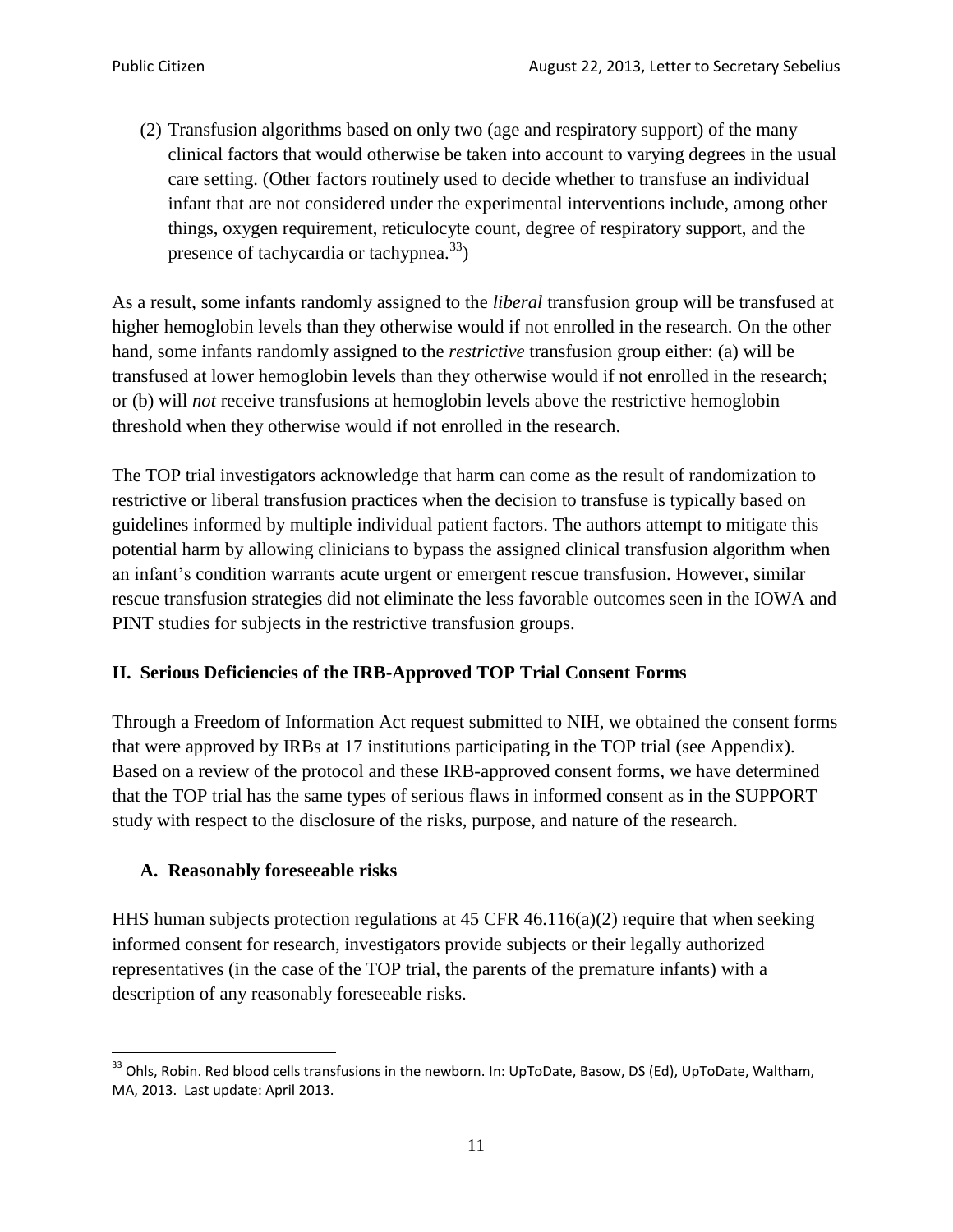The TOP trial poses a number of reasonably foreseeable risks to subjects. The random assignment of the premature infants to one of two thresholds of hemoglobin levels that are at either the high end or low end of the "usual range" — independent of certain clinical factors that would normally be taken into account in making transfusion decisions as part of routine care of an individual infant — clearly has the potential to alter the care that the premature infants would otherwise receive as part of usual care if they are not enrolled in the trial.

For example, it is likely that some infants randomly assigned to the restrictive transfusion group will receive, overall, fewer transfusions than they would otherwise receive as part of usual care if they were not in the trial. As a result, particularly in light of the results of the IOWA and PINT studies, reasonably foreseeable risks of the research include possible increased risks of brain injury, impaired neurologic development, apnea, and even death. Infants in the restrictive group are also at increased risk of needing urgent or emergent rescue blood transfusions.

In contrast, it is likely that some infants randomly assigned to the liberal transfusion group, which is identified as the experimental group, will receive more transfusions, overall, than they would otherwise receive as part of usual care if they were not enrolled in the trial. Thus, reasonably foreseeable risks of the research include the potential increased risk of: $34,35$ 

- Delays in the maturation of the immature infant's bone marrow and the ability of the baby to produce its own red blood cells;
- Volume overload and congestive heart failure;
- Adverse effects on blood potassium, calcium, and glucose levels;
- Iron overload, which may increase the risk of chronic lung disease (bronchopulmonary dysplasia), retinopathy of prematurity (an eye disease in premature infants that can lead to blindness), or necrotizing enterocolitis;
- Transmission of certain infections, such HIV and CMV; and
- Transfusion reactions.

Moreover, the inclusion of death and neurologic injury as components of the composite primary endpoint for the study, combined with the investigators' acknowledged uncertainty regarding the impact of each of the two experimental transfusion strategies on these outcomes, also warrants inclusion of these events as reasonably foreseeable risks. Indeed, the main purpose of the study is to see which group will have more deaths or neurologic injury.

 $\overline{a}$ <sup>34</sup> Fanaro S. Blood transfusion in infants: techniques and adverse events. *J Matern Fetal Neonatal Med.* 2011 Oct;24 Suppl 1:47-9.

<sup>35</sup> Martin RJ, Fanaroff AA, Walsh MC. "The blood and hematopoietic system." *Fanaroff and Martin's Neonatal-Perinatal Medicine: Diseases of the Fetus and Infant* 9th edition. Mosby 2011. P1303-1374. print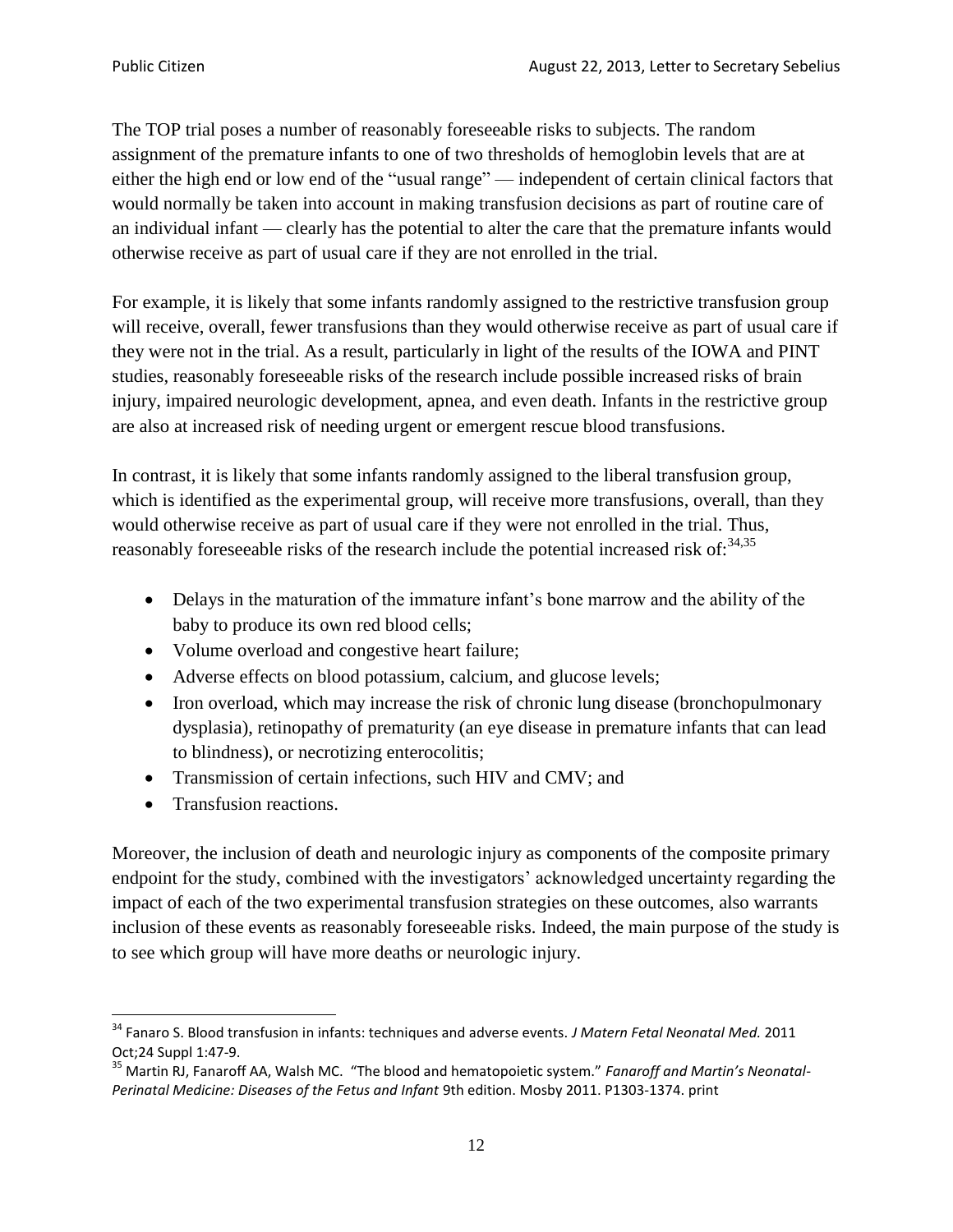However, all of the 17 IRB-approved consent forms, to varying degrees, fail to adequately disclose these reasonably foreseeable risks. Based on our analysis of the 17 consent forms, key observations regarding the discussion of the research risks include the following:

- (1) Only one consent form indicates that there may be an increased risk of death or disability associated with the two research interventions.
- (2) Fifteen consent forms conflate the potential risk of the research with the risks of routine medical care outside the research context by stating the following or something very similar:<sup>36</sup>

The risks associated with this study are exactly the same risks that exist in current medical practice and in blood transfusion therapy.

(3) Four consent forms include the following misleading statement or a very similar one: $37$ 

This study does not carry any additional risk to your baby if you choose to take part.

(4) One consent form includes the following misinformation: $38$ 

There are no known risks at this time to participation in this study.

- (5) Twelve consent forms indicate that giving too much blood may delay blood production by the infants' own bone marrow and that not giving enough blood may result in the infants not having enough hemoglobin to carry oxygen around the body.<sup>39</sup> However, these consent forms proceed to declare that such problems will not occur in this trial because the study avoids these extremes by transfusing within the ranges of hemoglobin level routinely used by doctors.
- (6) None of the consent forms describe the likely increased need for infants assigned to the restrictive transfusion group to receive more of urgent or emergent rescue transfusions for "clinical need," as was clearly shown in the PINT and IOWA studies. $40$

l <sup>36</sup> *Ibid*.

<sup>&</sup>lt;sup>37</sup> IRB-approved consent forms for the TOP trial[. http://www.citizen.org/documents/2150b.pdf.](http://www.citizen.org/documents/2150b.pdf) Accessed August 21, 2013.

<sup>38</sup> *Ibid*.

<sup>39</sup> *Ibid*.

<sup>40</sup> *Ibid*.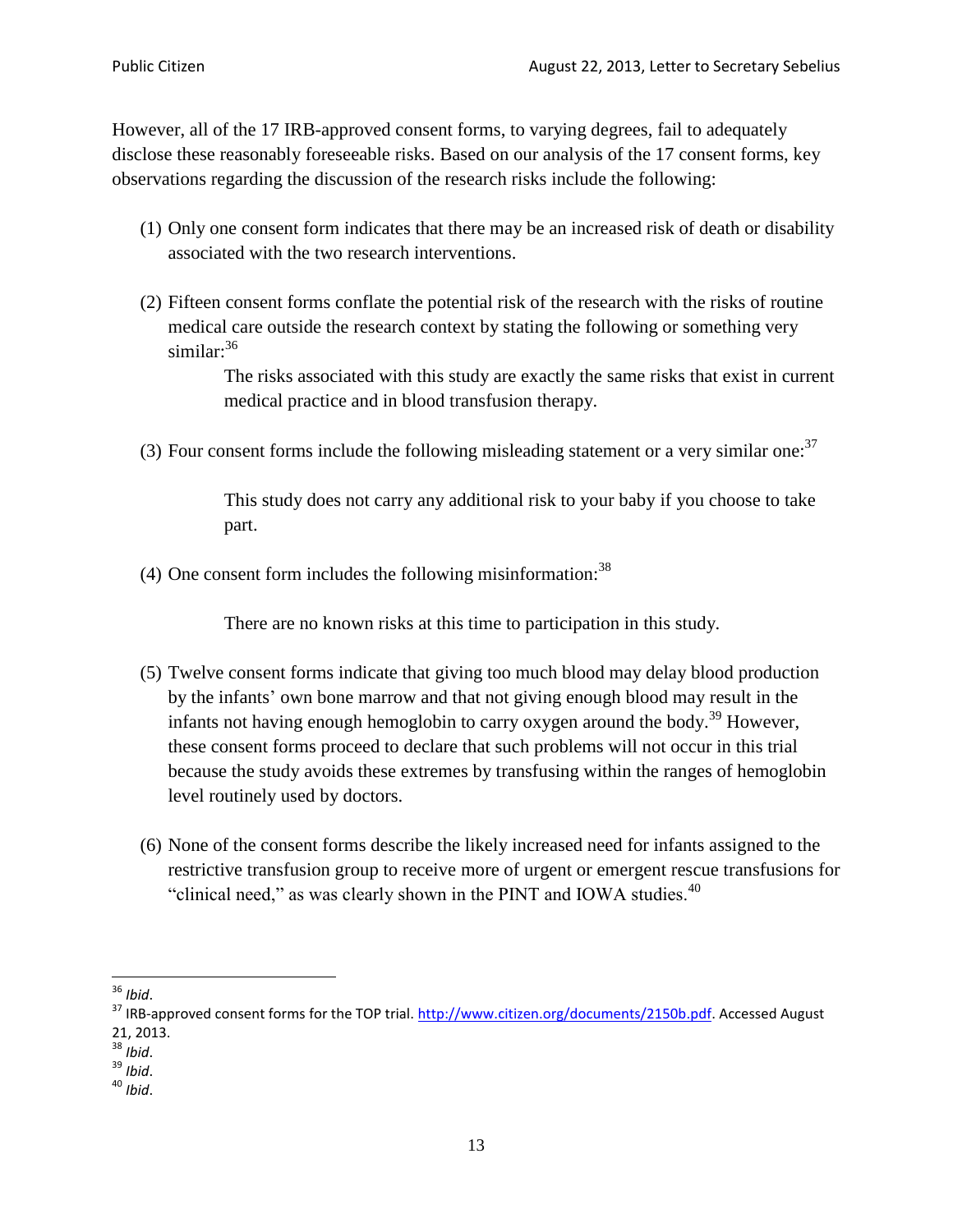(7) Only two consent forms come close to presenting an appropriate description of the risks by presenting a more extensive, albeit incomplete, description of the different risk profiles for each experimental group. The following is an excerpt from of these:<sup>41</sup>

> Possible risks with transfusions done to keep your baby's hemoglobin at a higher level include:

> If your baby is randomized to the high group it may result not only in more blood transfusions, but the babies may take longer to mature their own bone marrow to produce their own blood. Increased administration of fluids may delay closure of the PDA. An increased number of transfusions may result in a higher amount of iron in your baby's body. Too much iron may increase the risk of chronic lung disease (also called BPD), retinopathy of prematurity (an eye problem in premature infants) or necrotizing enterocolitis … .

Possible risks with transfusions done to keep your baby's hemoglobin at a lower level include:

If your baby is randomized to the low group, they will receive fewer transfusions. A baby with a low hemoglobin level could lead to the baby not having enough hemoglobin to carry oxygen around the body. The frequency of apnea of prematurity may be increased, and weight gain may be slower.

# **B. Purpose of the research**

HHS regulations at 45 CFR  $46.116(a)(1)$  require that when seeking informed consent for research, investigators provide subjects or their legally authorized representatives with an explanation of the purposes of the research.

Given the primary aim of the study, the TOP trial investigators should be informing parents of potential subjects that the main purpose of the research is to determine whether extremely premature infants are more or less likely to die, or more or less likely to develop neurologic impairment (brain damage), if they are managed with a liberal versus restrictive blood transfusion strategy.

While the title of the study (Transfusion of Prematures (TOP) Trial: Does a Liberal Red Blood Cell Transfusion Strategy Improve Neurologically-Intact Survival of Extremely-Low-Birth-Weight Infants as Compared to Restrictive Strategy?) — which appears on 15 of the IRB-

 $\overline{\phantom{a}}$ <sup>41</sup> *Ibid*.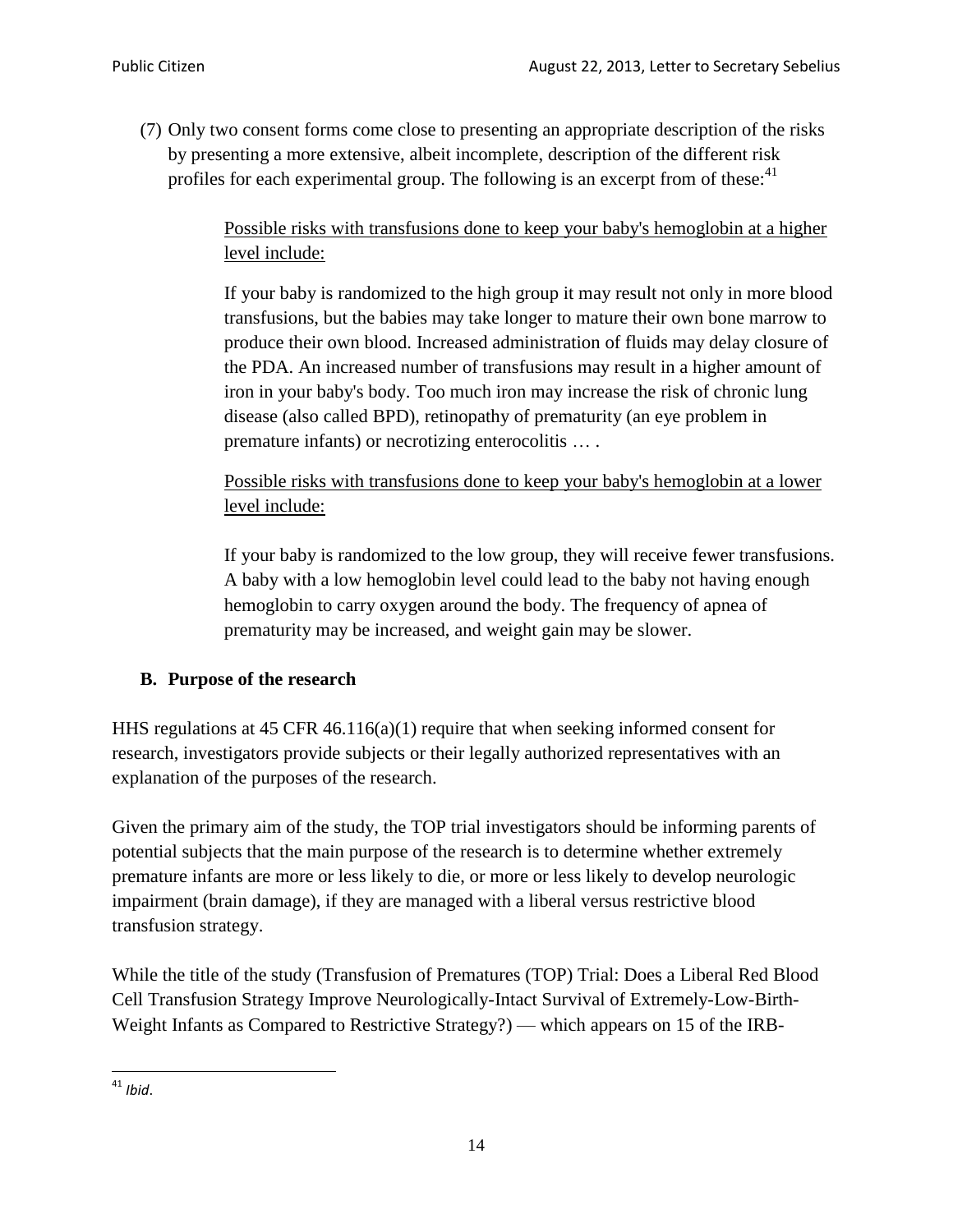approved consent forms<sup> $42$ </sup> — reflects the primary study aim, most parents of prospective subjects are unlikely to derive an understanding of the primary purpose of this trial from the complex language used in the title. A review of specific explanations of the purpose of the research in 17 IRB-approved consent forms reveals that only two include reference to assessing mortality and only five mention an assessment of neurodevelopment or development.<sup>43</sup> Thus, the majority of IRB-approved consent forms fail to clearly explain the most important purposes of the research.

Finally, in discussing the purpose of the study, all of the IRB-approved consent forms included a statement similar to the following: $44$ 

When the hemoglobin falls below a certain level, doctors will transfuse the baby. However, we know that some doctors tend to use a higher level of hemoglobin and some doctors tend to use a lower level of hemoglobin. The reason for this is that we do not know which level of hemoglobin is better. This study aims to help us find out when we should best transfuse babies.

This statement incorrectly implies that nothing is known about what hemoglobin threshold to use when deciding when to transfuse premature infants. None of the consent forms discuss the results of the major randomized studies prior to the TOP trial (the PINT and IOWA studies) which, as discussed above, suggest overall that there are worse outcomes with a restrictive transfusion strategy than a liberal one. Nor do the consent forms explain that the TOP trial investigators, as implied in the title of the study, are trying to definitively prove whether a liberal strategy is indeed safer than a restrictive one.

# **C. Description of the research interventions**

HHS regulations at 45 CFR 46.116(a)(1) require that when seeking informed consent, investigators provide subjects or their legally authorized representatives with a description of the procedures to be followed and identification of any procedures that are experimental.

In numerous ways and to varying degrees, all of the IRB-approved consent forms for the TOP trial fail to adequately describe the research procedures, identify the procedures that are experimental, and distinguish those procedures from the usual care the infants would receive if not enrolled in the research. Both study groups receive experimental interventions that are intended to alter the timing of blood transfusion decisions in comparison to transfusion decisions that would be made if they were not enrolled in the research. Not only do most of the consent

 $\overline{\phantom{a}}$ <sup>42</sup> *Ibid*.

<sup>43</sup> *Ibid*.

<sup>44</sup> *Ibid*.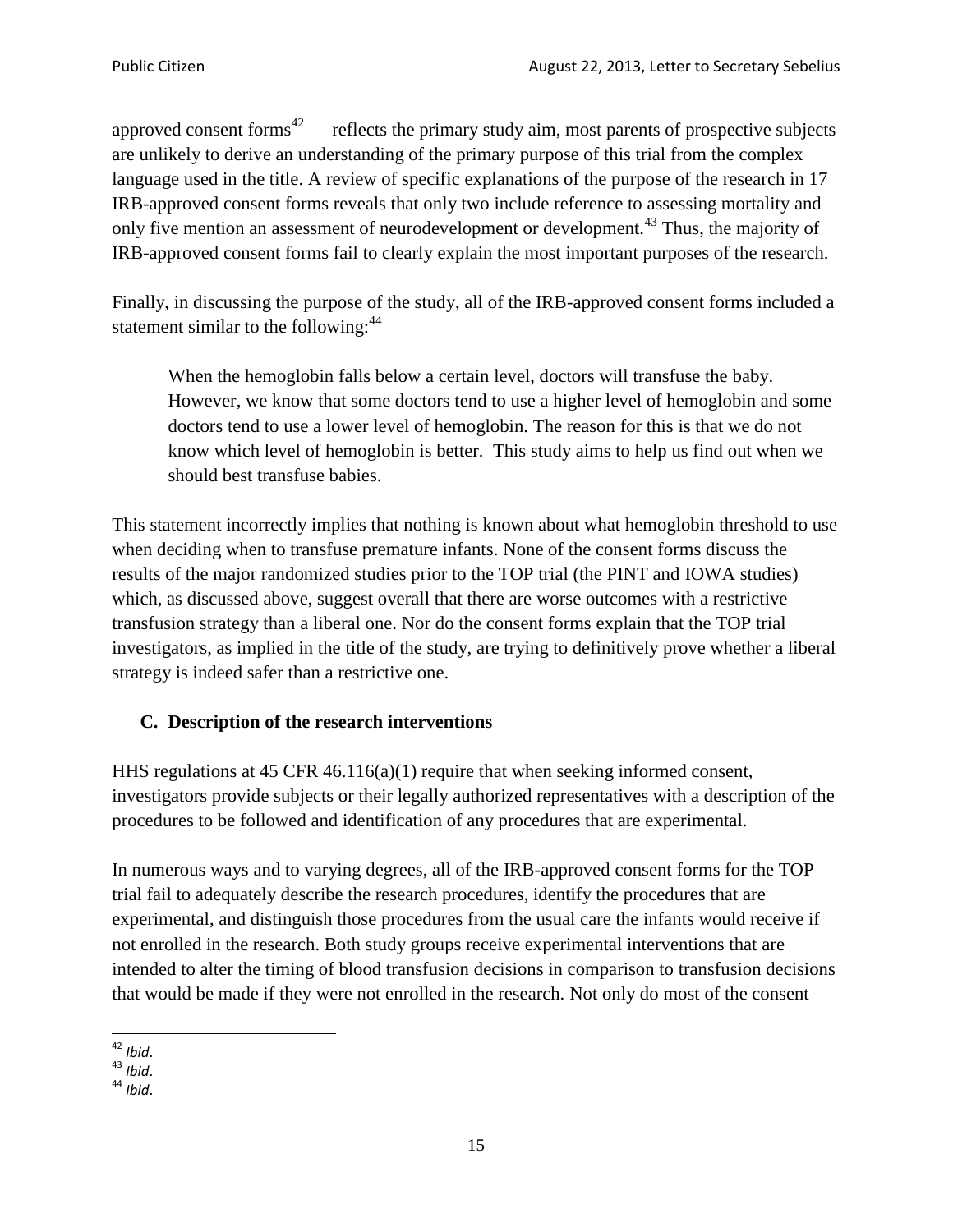forms fail to clearly identify these experimental procedures and how they differ from usual care, but they clearly misrepresent the nature of the study interventions by stating that the two thresholds for transfusing infants enrolled in the trial are within the range of normal or usual care given to infants not in the research. In particular, we note the following:

- (1) As previously discussed, as part of routine care outside the research context, the hemoglobin level at which a particular premature infant would be transfused is routinely based on consideration of many individual patient factors, only some of which are taken into consideration in the experimental algorithms for the liberal and restrictive transfusion groups. Note also that an experimental algorithm based in part on a poll of hemoglobin thresholds that would be acceptable to neonatologists *in the context of a randomized clinical trial* is not the same as what the hemoglobin thresholds for blood transfusion would be in usual care outside of a clinical trial. None of the consent forms clearly describe how the research interventions deviate from the usual individualization of transfusion care in extremely premature infants not enrolled in the study.<sup>45</sup>
- (2) Only two of the 17 IRB-approved consent forms identified the restrictive group as being the usual approach for infants not enrolled in the research at that institution.<sup>46</sup> None of the other consent forms explained how the thresholds used for the two experimental groups compared to those used at the institution where the infant would be hospitalized if not enrolled in the research.
- (3) Seven consent forms included the following misleading statement or one very similar to  $it:$ <sup>47</sup>

This study does not alter the routine care of your baby.

(4) Sixteen consent forms included the following uninformative and misleading statement that blurred the distinction between the two research interventions being tested and the individualized transfusion decisions that would occur for infants not enrolled in the research:<sup>48</sup>

> Both of these [hemoglobin threshold] levels [for determining when to transfuse blood] are in the usual range used by doctors in the NICU.

 $\overline{a}$ <sup>45</sup> *Ibid*.

<sup>46</sup> *Ibid*.

<sup>47</sup> *Ibid*.

<sup>48</sup> *Ibid*.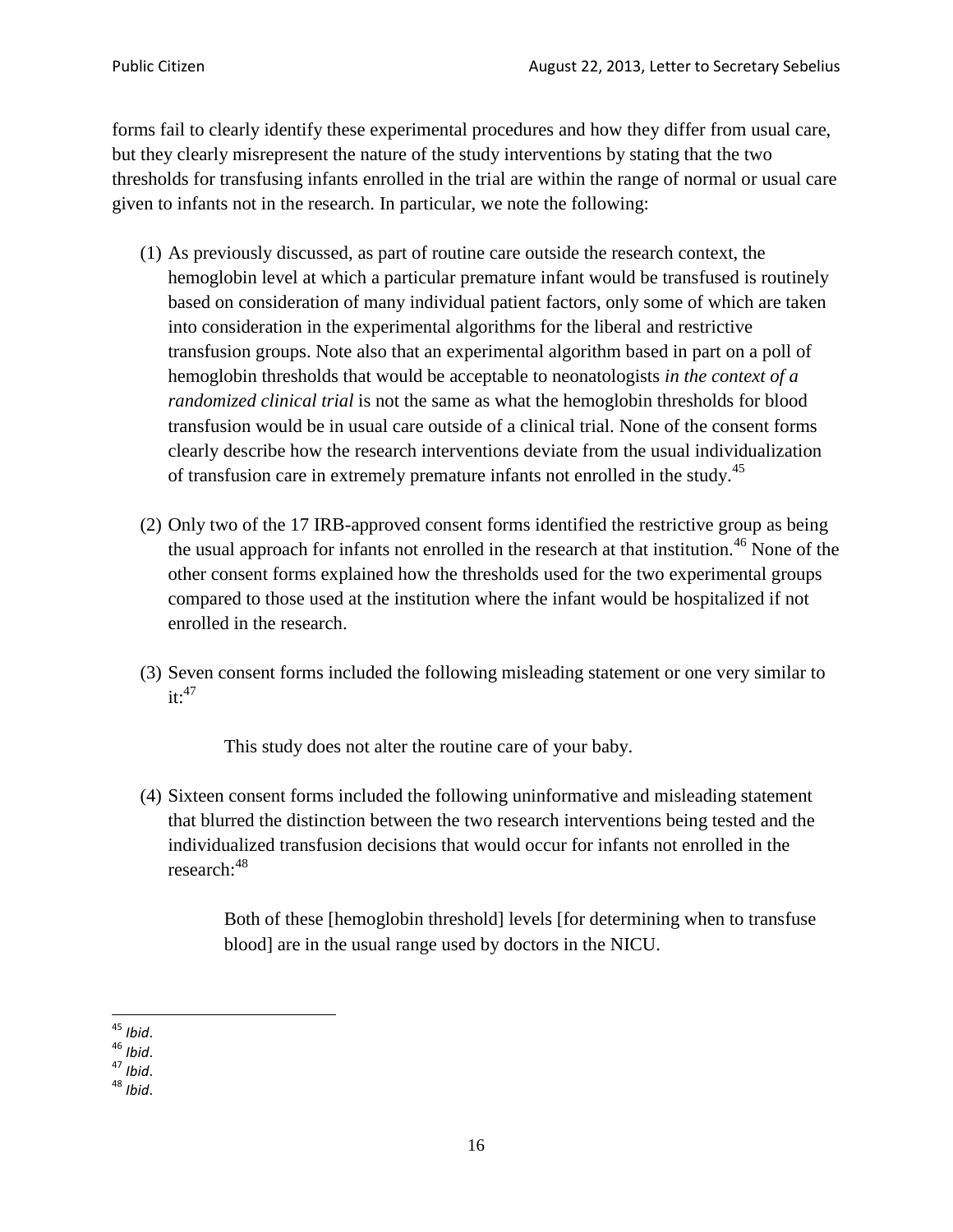Given the nature of the TOP trial protocol, these deficiencies in the consent forms approved by the IRBs at 17 major academic medical centers regarding the research risks, purpose, and experimental procedures are disturbing, but perhaps not surprising, given what we now know about what occurred in the SUPPORT study, involving many of the same institutions and investigators. Like the SUPPORT study, such egregious consent deficiencies deprive parents of the opportunity to make an informed decision about whether to enroll their infants in the research and thus represent a serious violation of research ethics. Finally, it seems unlikely that any parent who fully understands the results of the prior clinical trials, as well as the true risks, purpose, and nature of the experiment, would be willing to enroll their premature infant in this study.

### **III. Ethical Concerns Regarding the Design of the TOP Trial**

In addition to the clear deficiencies regarding the informed-consent process for the SUPPORT study, we have significant ethical concerns about the design of the study. In particular, it appears that the study as designed failed to satisfy the requirements of the following provisions of the HHS human subjects protection regulations:

 $(1)$  45 C.F.R. 46.111 $(a)(1)$ , which requires that as a condition of approval, the IRB must determine that risks to subjects are minimized by using procedures which are consistent with sound research design and which do not unnecessarily expose subjects to risk; and

 $(2)$  45 C.F.R. 46.111(a)(2), which requires that as a condition of approval, the IRB must determine that risks to subjects are reasonable in relationship to any anticipated benefits, if any, to subjects, and the importance of the knowledge that may reasonably be expected to result.

While there are many features of the protocol that raise ethical concerns, we describe two primary features below.

### **A. Lack of a control group**

The TOP trial involves extremely premature infants who are critically ill, have a high baseline mortality rate, and require customized neonatal intensive care unit management. As discussed above, as part of routine care for such infants, decisions regarding the level of hemoglobin at which to transfuse blood would be individualized, based on multiple clinical factors.

The trial involves randomization to two experimental groups in which a fixed low or high hemoglobin threshold is used to determine when to transfuse blood, without taking into account some of the many factors that would be considered in such blood transfusion decisions. However, the trial lacks a control group receiving usual individualized care. Through randomization, the care of subjects will be changed from the usual care — individualized transfusion management provided to infants not enrolled in the study — to one of two experimental fixed target levels of transfusion thresholds, independent of perceived clinical need or an individualized assessment of risks and benefits. Without a control group involving individualized, usual care, adequate safety monitoring cannot be conducted by the data safety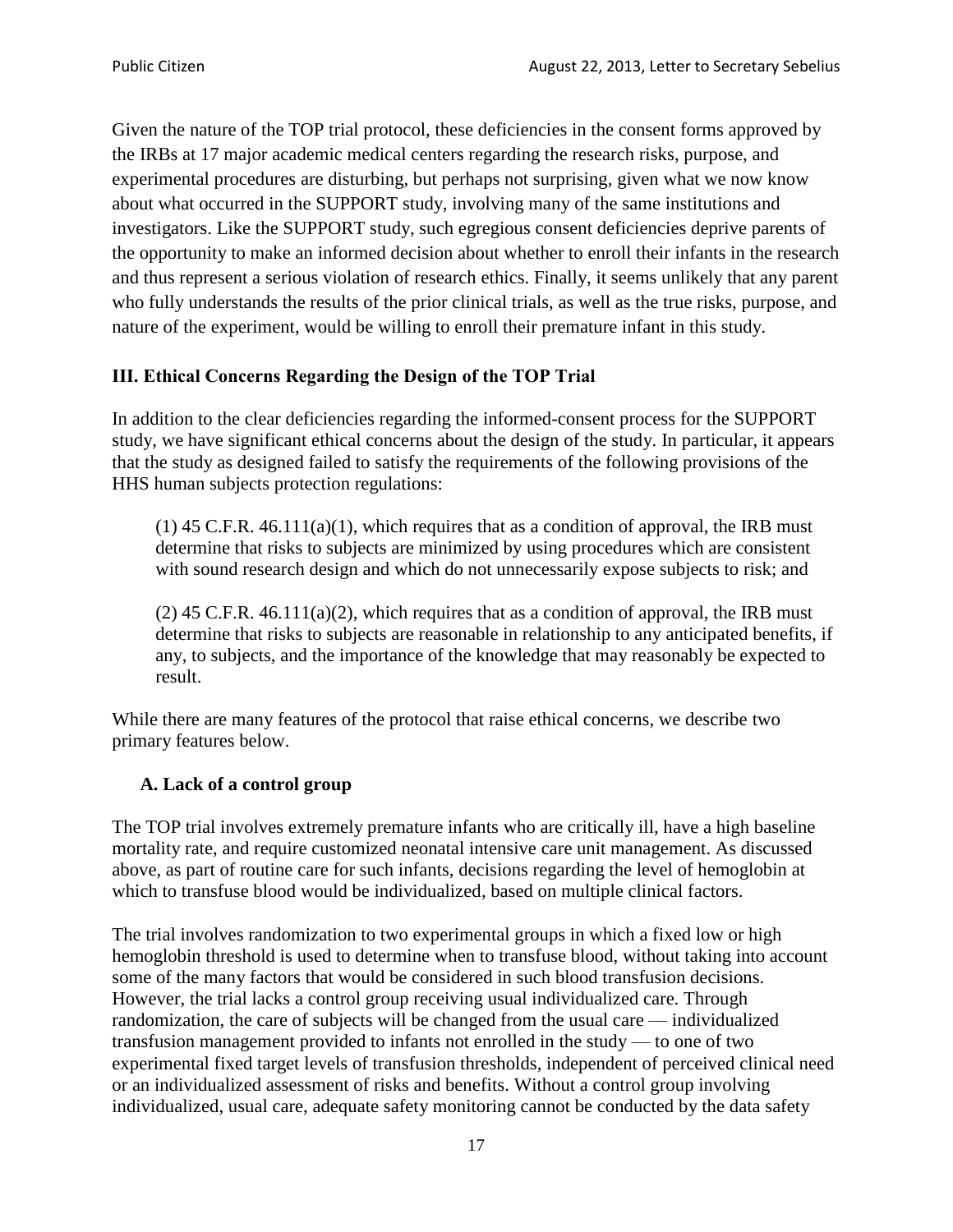$\overline{\phantom{a}}$ 

and monitoring committee. Subjects in both experimental groups may experience an increased incidence of one or more adverse outcomes, including death, because of harmful misalignments. Yet these may go undetected without an appropriate usual care control group.<sup>49</sup>

Therefore, without an appropriate usual care control group, risks to subjects are not minimized, nor are they reasonable in relation to the anticipated benefits to the subjects or the knowledge to be gained.

#### **B. Insufficient information on usual care**

We are also concerned that the IRBs that reviewed the TOP trial were not provided with sufficient information to make the findings required under  $45$  CFR  $46.111(a)(1)$  and (2). In particular, the TOP trial protocol lacks a robust, detailed explanation of the usual care regarding transfusion decisions in extremely premature infants at each of the participating NRN medical centers.

As noted above, the protocol indicates that the transfusion algorithm for triggering a transfusion in each experimental group was based on the range of hemoglobin thresholds used clinically to guide transfusion decisions at the participating NRN NICUs. But the TOP trial protocol only reports that the low threshold values reflect more common practice but otherwise provides no details about the survey of transfusion practices at NRN NICUs that apparently was conducted prior to development of the protocol. It is unclear whether the statement that the "low threshold values reflect more common practice" means that: (a) between the high and low transfusion thresholds, the low transfusion threshold is more common, or (b) the low transfusion threshold is the most common across the NRN centers. Knowing whether (a) or (b) is true is critical to understanding the degree to which the experimental interventions deviate from the usual care at the NRN centers and the risks thereby posed by these deviations.

To fully assess the risks of the trial and to fully understand how the experimental interventions would alter transfusion management of the subjects in each study group in comparison to usual care, the IRBs would need much greater detail about the results of the survey of usual transfusion thresholds across the NRN NICUs. This should include individual data for each center and summary data for all centers that include the range, mean, median, and interquartile range. The IRBs would also need a detailed description of all the clinical factors that are taken into account when determining when to transfuse an individual infant. It is very concerning that such important detailed information is lacking from the protocol. Without this information, determinations regarding whether the TOP trial satisfies the requirements of HHS regulations at 45 CFR 46.111(a)(1) and (2) cannot be made.

<sup>&</sup>lt;sup>49</sup> Minneci PC, Eichacker PQ, Danner RL, et al. The importance of usual care control groups for safety monitoring and validity during critical care research. *Intensive Care Med.* 2008;34:942-947.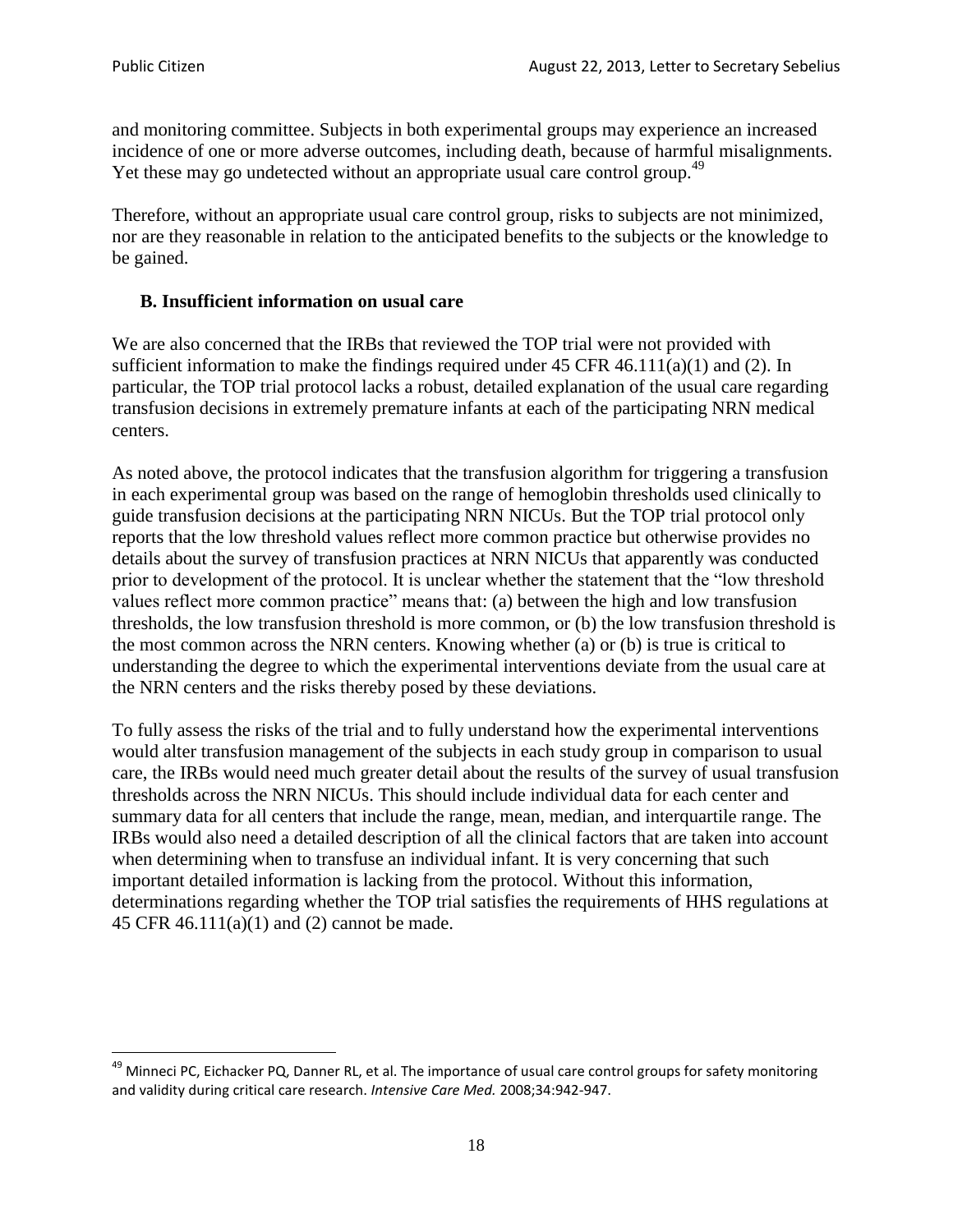#### **IV. Conclusions and Requested Actions**

As in the SUPPORT study, the IRB-approved consent forms for the TOP trial omit very important and material information regarding the purpose, nature, and risks of the experiment. Furthermore, the consent forms include very misleading statements equating the participation in the research with standard of care, and the majority indicate that the experimental interventions in the trial have no risk. As a result, the parents of potential TOP trial subjects have been and are still being denied the opportunity to make an informed decision about whether to enroll their infants in the research.

There are also unresolved serious ethical concerns regarding the design of the TOP trial and whether the research satisfies the requirements of the HHS human subjects protection regulations at 45 C.F.R.  $46.111(a)(1)$  and (2).

We therefore urge you to:

- (1) Order an immediate halt to the TOP trial, if you have not already done so per our prior request for such action.
- (2) Direct OHRP to open a compliance oversight investigation into the trial.
- (3) Direct OHRP to develop a plan for contacting the parents of subjects already enrolled in the trial and providing them with a complete and accurate description of the risks, purpose, and nature of the research.
- (4) Initiate an independent investigation of the HHS system for review and oversight of HHS-funded human subjects research to understand how the system failed so miserably in both the SUPPORT study and the TOP trial. This investigation should include an assessment of all entities within NIH and other HHS agencies that played a role in the review, approval, and funding of the SUPPORT study and TOP trial. In addition, given the widespread failures across multiple IRBs that reviewed and approved the SUPPORT study and TOP trial, HHS should determine what systemwide actions are needed to prevent such failures from recurring.
- (5) Identify and suspend any similarly unethical research involving premature infants funded by NIH or any other HHS agency.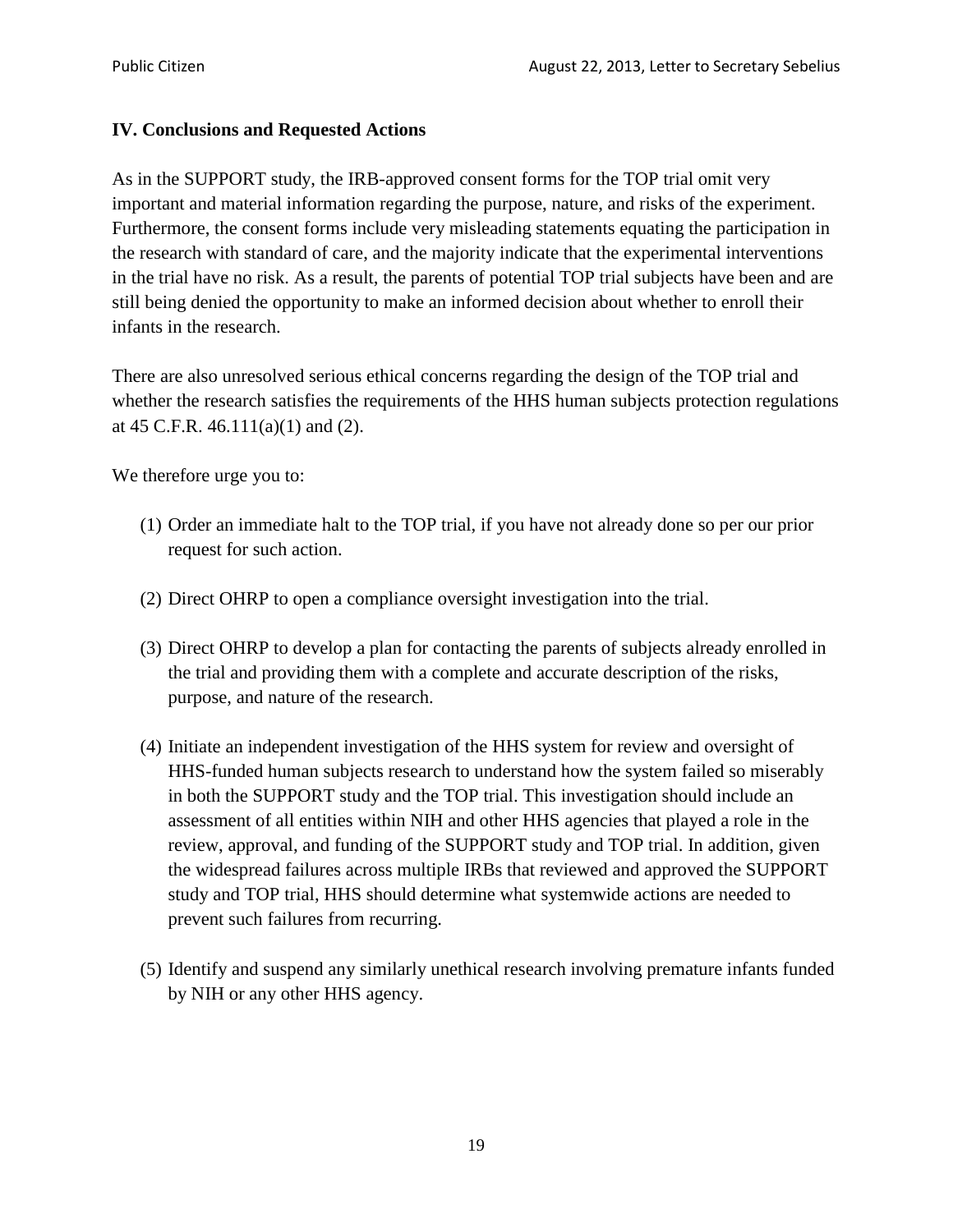Thank you for your urgent attention to these matters. Please contact us if you have any questions or require any additional information.

Sincerely,

Gregory P. Weaver, M.D., M.P.H. General Preventive Medicine Resident Public Citizen's Health Research Group

Sidney M. Wolfe, M.D. Founder, Senior Adviser Public Citizen's Health Research Group

Michael A. Carome, M.D. **Director** Public Citizen's Health Research Group

cc: Dr. Francis Collins, Director, NIH Dr. Alan E. Guttmacher, Director, Eunice Kennedy Shriver National Institute of Child Health and Human Development Dr. Howard K. Koh, Assistant Secretary for Health, HHS Dr. Jerry Menikoff, Director, OHRP Dr. Kristina Borror, Director, Division of Compliance Oversight, OHRP